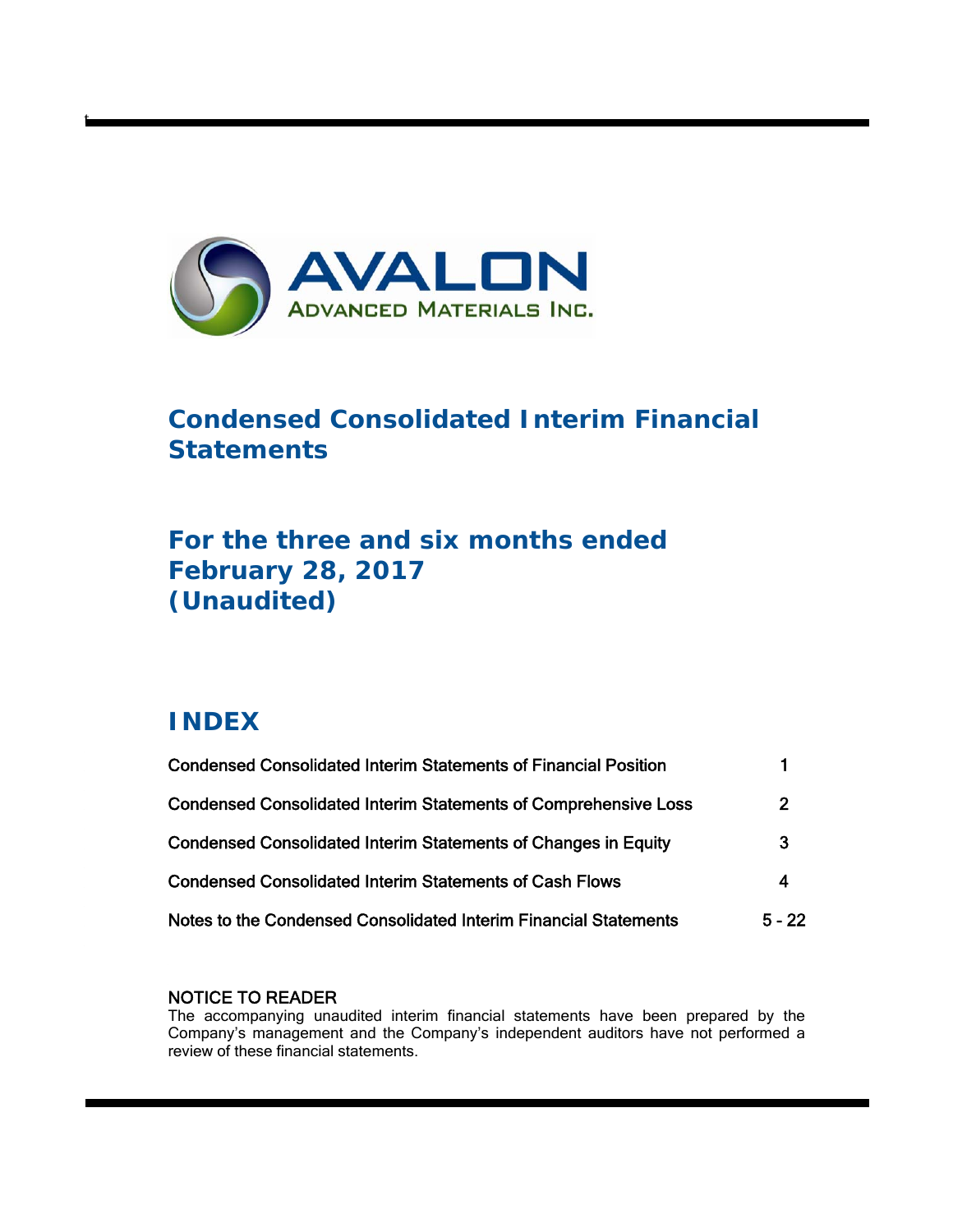## **Condensed Consolidated Interim Statements of Financial Position (expressed in Canadian Dollars) (unaudited)**

|                                                      | February 28,<br>2017 | August 31,<br>2016 |
|------------------------------------------------------|----------------------|--------------------|
| <b>Assets</b>                                        |                      |                    |
| <b>Current Assets</b>                                |                      |                    |
| Cash and cash equivalents                            | \$<br>553,618        | \$<br>1,360,487    |
| Other receivables                                    | 280,254              | 226,485            |
| Prepaid expenses and deposits                        | 283,743              | 299,894            |
|                                                      | 1,117,615            | 1,886,866          |
| <b>Non-Current Assets</b>                            |                      |                    |
| Exploration and evaluation assets (note 5)           | 13,551,295           | 12,567,244         |
| Property, plant and equipment (note 6)               | 104,089,604          | 104,060,940        |
|                                                      | 117,640,899          | 116,628,184        |
|                                                      | \$<br>118,758,514    | \$<br>118,515,050  |
| <b>Liabilities</b>                                   |                      |                    |
| <b>Current Liabilities</b>                           |                      |                    |
| Accounts payable                                     | \$<br>319,803        | \$<br>223,661      |
| <b>Accrued liabilities</b>                           | 467,203              | 502,734            |
| Deferred flow-through share premium (note 7)         | 116,001              | 96,617             |
| Warrants denominated in foreign currency (note 8)    | 243,262              | 411,418            |
|                                                      | 1,146,269            | 1,234,430          |
| <b>Non-Current Liabilities</b>                       |                      |                    |
| Site closure and reclamation provisions              | 263,600              | 263,600            |
|                                                      | 1,409,869            | 1,498,030          |
|                                                      |                      |                    |
| <b>Shareholders' Equity</b>                          |                      |                    |
| Share Capital (note 9b)                              | 168,615,120          | 167, 181, 354      |
| Reserve for Warrants (note 9c)                       | 4,258,213            | 4,313,701          |
| Reserve for Share Based Payments (note 9d)           | 16,840,663           | 16,700,417         |
| Reserve for Brokers' Compensation Warrants (note 9e) | 276,048              | 254,112            |
| <b>Accumulated Deficit</b>                           | (72, 641, 399)       | (71, 432, 564)     |
|                                                      | 117,348,645          | 117,017,020        |
|                                                      | \$<br>118,758,514    | \$<br>118,515,050  |
| Approved on behalf of the Board                      |                      |                    |

"Donald S. Bubar" , Director

"Brian MacEachen" , Director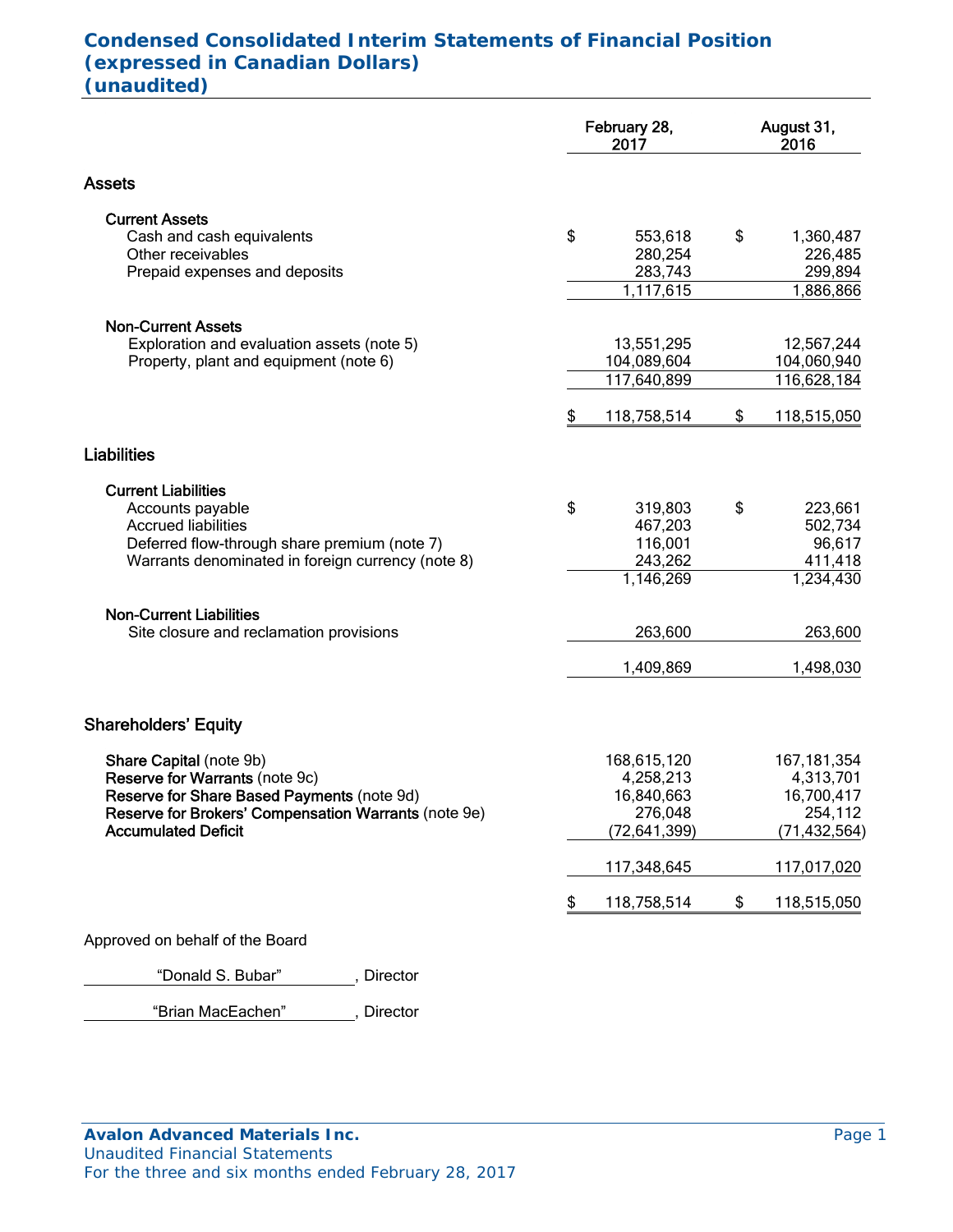## **Condensed Consolidated Interim Statements of Comprehensive Loss (expressed in Canadian Dollars, except number of shares) (unaudited)**

|                                                                                           |    | <b>Three Months Ended</b> |    |                      | <b>Six Months Ended</b> |                      |                      |             |  |
|-------------------------------------------------------------------------------------------|----|---------------------------|----|----------------------|-------------------------|----------------------|----------------------|-------------|--|
|                                                                                           |    | February 28,<br>2017      |    | February 29,<br>2016 |                         | February 28,<br>2017 | February 29,<br>2016 |             |  |
| Revenue                                                                                   |    |                           |    |                      |                         |                      |                      |             |  |
| Interest                                                                                  | \$ | 2,544                     | \$ | 7,683                | \$                      | 5,043                | \$                   | 21,578      |  |
| <b>Expenses</b>                                                                           |    |                           |    |                      |                         |                      |                      |             |  |
| Corporate and administrative (note 10)<br>Impairment loss on exploration and evaluation   |    | 665,406                   |    | 881,972              |                         | 1,440,489            |                      | 1,821,575   |  |
| assets (note 5)                                                                           |    | 3,030                     |    | 2,263                |                         | 3,030                |                      | 2,263       |  |
| General exploration                                                                       |    | 6,172                     |    | (1, 964)             |                         | 12,613               |                      | 2,061       |  |
| Depreciation                                                                              |    | 18,231                    |    | 9,571                |                         | 25,092               |                      | 19,142      |  |
| Share based compensation (note 9d)                                                        |    | (41, 051)                 |    | 115,930              |                         | 87,849               |                      | 193,669     |  |
| Foreign exchange loss (gain)                                                              |    | (801)                     |    | (457)                |                         | 395                  |                      | (3,513)     |  |
| Increase (Decrease) in fair value of warrants<br>denominated in foreign currency (note 8) |    | (993)                     |    | 28,479               |                         | (168, 156)           |                      | (134, 560)  |  |
|                                                                                           |    | 649,994                   |    | 1,035,794            |                         | 1,401,312            |                      | 1,900,637   |  |
| Net Loss before Income Taxes                                                              |    | (647, 450)                |    | (1,028,111)          |                         | (1,396,269)          |                      | (1,879,059) |  |
| Deferred Income Tax Recoveries (note 7)                                                   |    | 78,907                    |    | 73,129               |                         | 187,434              |                      | 278,773     |  |
| <b>Net Loss and Total Comprehensive Loss</b>                                              |    |                           |    |                      |                         |                      |                      |             |  |
| for the period                                                                            | \$ | (568, 543)                | \$ | (954, 982)           |                         | (1, 208, 835)        | \$                   | (1,600,286) |  |
| Loss per Share - Basic and Diluted                                                        | \$ | 0.00                      |    | $(0.01)$ \$          |                         | (0.01)               | \$                   | (0.01)      |  |
| <b>Weighted Average Number of Common Shares</b><br><b>Outstanding, Basic and Diluted</b>  |    | 187,516,882               |    | 158,822,722          |                         | 184,395,238          |                      | 156,440,382 |  |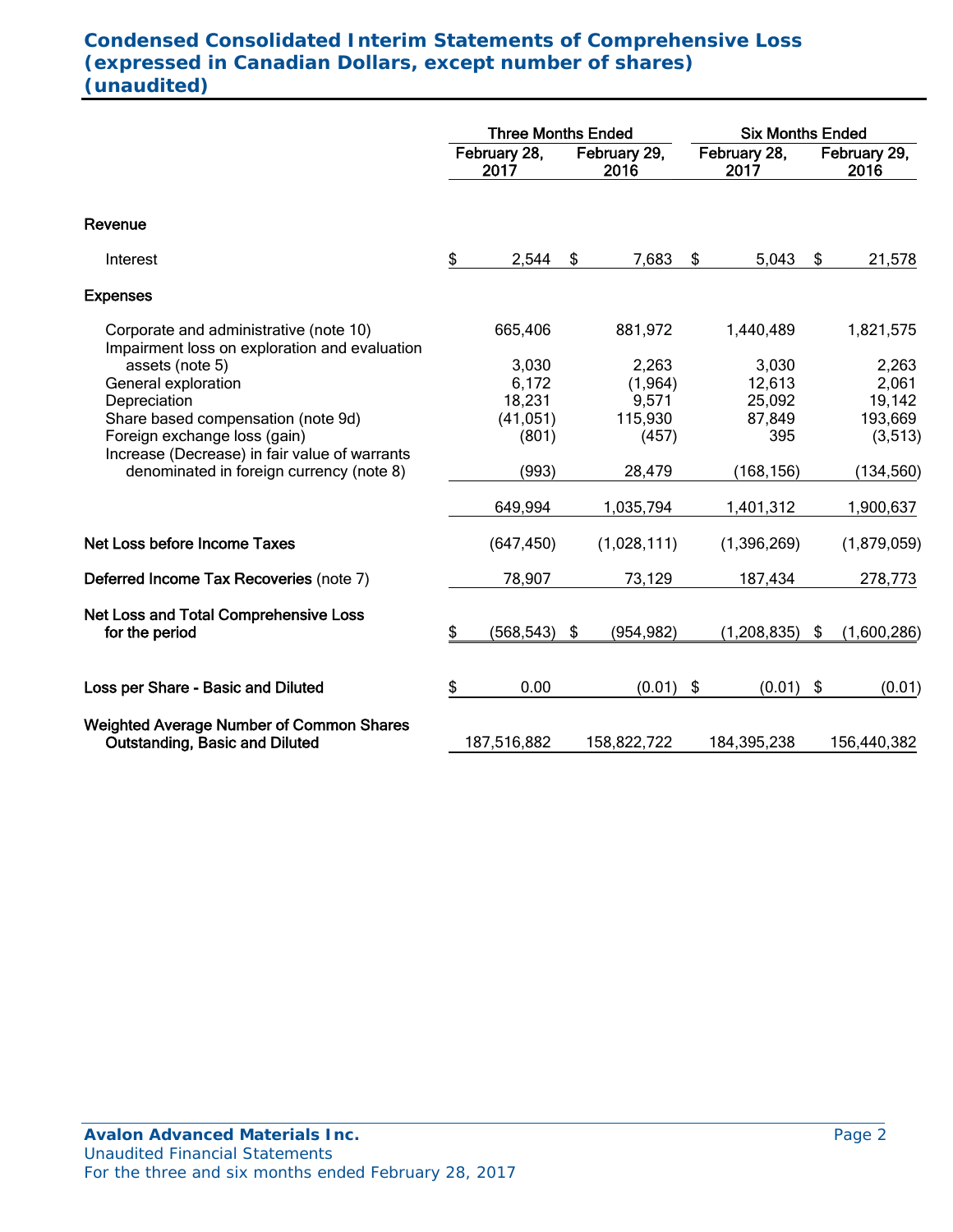# **Condensed Consolidated Interim Statements of Changes in Equity (expressed in Canadian Dollars, except number of shares) (unaudited)**

|                                                                                  |                            | <b>Share Capital</b>     |                           | <b>Reserves</b>                       |                                             |                               |                            |
|----------------------------------------------------------------------------------|----------------------------|--------------------------|---------------------------|---------------------------------------|---------------------------------------------|-------------------------------|----------------------------|
|                                                                                  | Number of<br><b>Shares</b> | <b>Amount</b>            | Warrants                  | <b>Share Based</b><br><b>Payments</b> | <b>Brokers'</b><br>Compensation<br>Warrants | Accumulated<br><b>Deficit</b> | <b>Total</b>               |
| Balance at September 1, 2015<br>Equity offerings                                 | 152,785,482<br>7,553,724   | \$164,695,991<br>798,286 | 4,020,968<br>\$<br>76,800 | \$16,244,942                          | 219,238<br>\$                               | \$ (67,892,919)               | \$117,288,220<br>875,086   |
| Compensation warrants issued on<br>equity offerings                              |                            |                          |                           |                                       | 19,573                                      |                               | 19,573                     |
| Share based compensation                                                         |                            |                          |                           | 261,080                               |                                             |                               | 261,080                    |
| Share issuance costs - cash<br>Share issuance costs - compensation warrants      |                            | (74, 981)                | (7,019)                   |                                       |                                             |                               | (82,000)                   |
| Issued<br>Net loss for the six month period                                      |                            | (14, 359)                | (2,004)                   |                                       |                                             | (1,600,286)                   | (16, 363)<br>(1,600,286)   |
| Balance at February 29, 2016                                                     | 160,339,206                | 165,404,937              | 4,088,745                 | 16,506,022                            | 238,811                                     | (69, 493, 205)                | 116,745,310                |
| Equity offerings                                                                 | 18,700,000                 | 1,794,370                | 240,230                   |                                       |                                             |                               | 2,034,600                  |
| Issued for other considerations                                                  |                            |                          | 1,353                     |                                       |                                             |                               | 1,353                      |
| <b>Exercise of warrants</b>                                                      | 125,000                    | 18,750                   |                           |                                       |                                             |                               | 18,750                     |
| Reserve transferred on exercise of warrants                                      |                            | 3,049                    | (3,049)                   |                                       |                                             |                               |                            |
| Exercise of brokers' compensation warrants<br>Reserve transferred on exercise of | 360,000                    | 45,000                   |                           |                                       |                                             |                               | 45,000                     |
| compensation warrants                                                            |                            | 19,573                   |                           |                                       | (19, 573)                                   |                               |                            |
| Compensation warrants issued on equity                                           |                            |                          |                           |                                       |                                             |                               |                            |
| offerings                                                                        |                            |                          |                           |                                       | 34,874                                      |                               | 34,874                     |
| Share based compensation                                                         |                            |                          |                           | 194,395                               |                                             |                               | 194,395                    |
| Share issuance costs - cash                                                      |                            | (75, 193)                | (9, 561)                  |                                       |                                             |                               | (84, 754)                  |
| Share issuance costs - compensation warrants                                     |                            |                          |                           |                                       |                                             |                               |                            |
| issued                                                                           |                            | (29, 132)                | (4,017)                   |                                       |                                             |                               | (33, 149)                  |
| Net loss for the six month period                                                |                            |                          |                           |                                       |                                             | (1,939,359)                   | (1,939,359)                |
| Balance at August 31, 2016                                                       | 179,524,206                | 167, 181, 354            | 4,313,701                 | 16,700,417                            | 254,112                                     | (71, 432, 564)                | 117,017,020                |
| Equity offerings                                                                 | 7,045,454                  | 1,168,182                |                           |                                       |                                             |                               | 1,168,182                  |
| <b>Exercise of warrants</b>                                                      | 2,275,000                  | 341,250                  |                           |                                       |                                             |                               | 341,250                    |
| Reserve transferred on exercise of warrants                                      |                            | 55,488                   | (55, 488)                 |                                       |                                             |                               |                            |
| Compensation warrants issued on equity                                           |                            |                          |                           |                                       |                                             |                               |                            |
| offerings                                                                        |                            |                          |                           |                                       | 21,936                                      |                               | 21,936                     |
| Share based compensation                                                         |                            |                          |                           | 140,246                               |                                             |                               | 140,246                    |
| Share issuance costs - cash                                                      |                            | (109, 218)               |                           |                                       |                                             |                               | (109, 218)                 |
| Share issuance costs - compensation warrants                                     |                            |                          |                           |                                       |                                             |                               |                            |
| issued<br>Net loss for the six month period                                      |                            | (21, 936)                |                           |                                       |                                             | (1,208,835)                   | (21, 936)<br>(1, 208, 835) |
| Balance at February 28, 2017                                                     | 188,844,660                | \$168,615,120            | 4,258,213<br>\$           | \$16,840,663                          | \$<br>276,048                               | $$$ (72,641,399)              | \$117,348,645              |
|                                                                                  |                            |                          |                           |                                       |                                             |                               |                            |

Avalon Advanced Materials Inc. **Page 3** Page 3 Unaudited Financial Statements For the three and six months ended February 28, 2017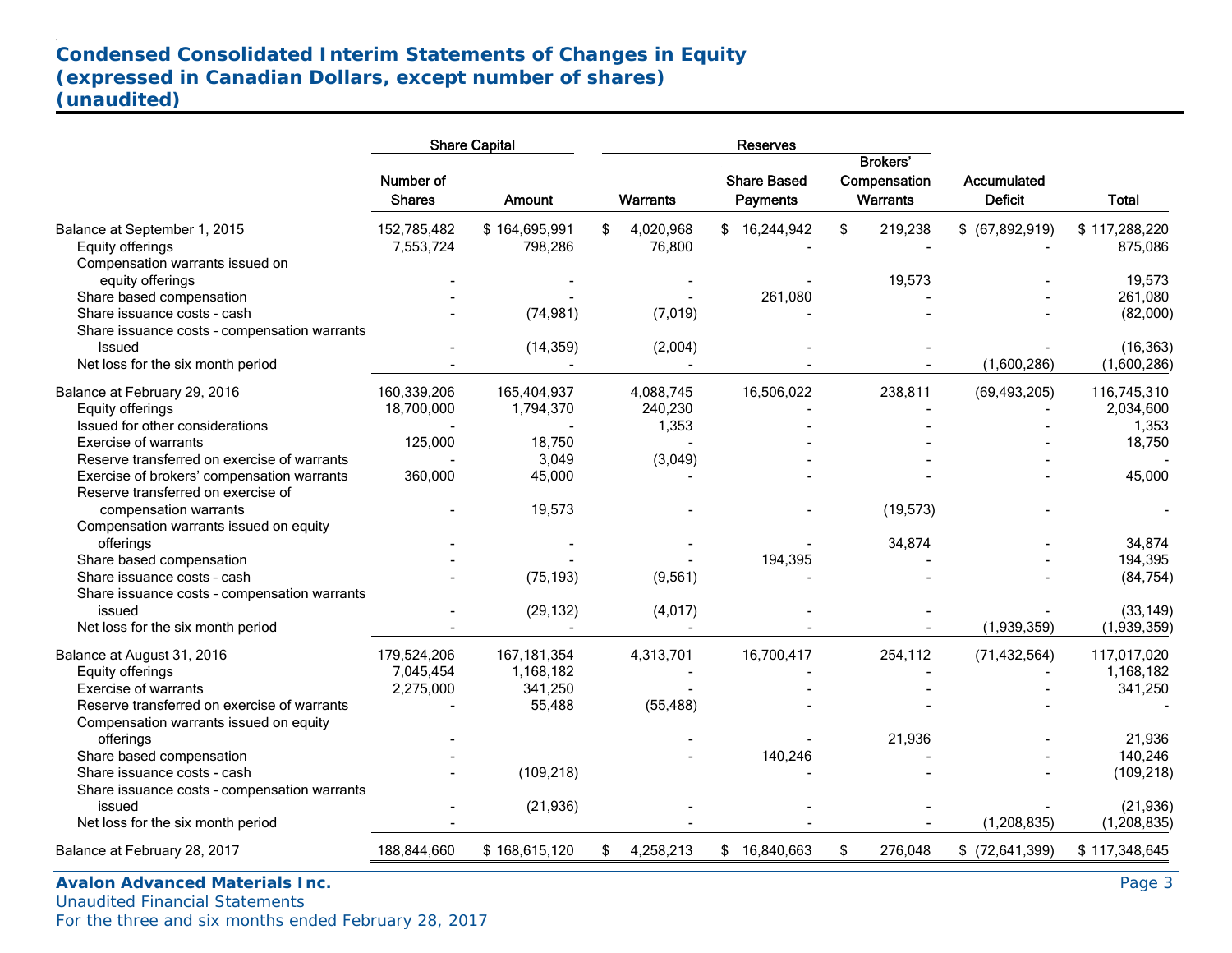## **Condensed Consolidated Interim Statements of Cash Flows (expressed in Canadian Dollars) (unaudited)**

|                                                                                                                | <b>Three Months Ended</b> |                                        |    |                                         | <b>Six Months Ended</b> |                                   |    |                                    |  |
|----------------------------------------------------------------------------------------------------------------|---------------------------|----------------------------------------|----|-----------------------------------------|-------------------------|-----------------------------------|----|------------------------------------|--|
|                                                                                                                | February 28,<br>2017      |                                        |    | February 29,<br>2016                    | February 28,<br>2017    |                                   |    | February 29,<br>2016               |  |
| <b>Operating Activities</b>                                                                                    |                           |                                        |    |                                         |                         |                                   |    |                                    |  |
| Cash paid to employees<br>Cash paid to suppliers<br>Interest received                                          | \$                        | $(383, 610)$ \$<br>(268, 715)<br>2,544 |    | $(407, 155)$ \$<br>(415, 825)<br>20,883 |                         | (786, 651)<br>(523, 718)<br>5,043 | \$ | (863, 152)<br>(793, 440)<br>32,786 |  |
| Cash Used by Operating Activities                                                                              |                           | (649, 781)                             |    | (802,097)                               |                         | (1,305,326)                       |    | (1,623,806)                        |  |
| <b>Financing Activities</b>                                                                                    |                           |                                        |    |                                         |                         |                                   |    |                                    |  |
| Proceeds from equity offerings<br>Proceeds from exercise of warrants<br>Prepaid preferred share issuance costs |                           | 336,019<br>187,500<br>(31,038)         |    | 687,269                                 |                         | 1,265,782<br>341,250<br>(31, 038) |    | 909,549                            |  |
| Cash Provided by Financing Activities                                                                          |                           | 492,481                                |    | 687,269                                 |                         | 1,575,994                         |    | 909,549                            |  |
| <b>Investing Activities</b>                                                                                    |                           |                                        |    |                                         |                         |                                   |    |                                    |  |
| Exploration and evaluation assets<br>Property, plant and equipment                                             |                           | (467, 142)<br>(7, 794)                 |    | (1,069,545)<br>(63, 732)                |                         | (1,034,034)<br>(43, 108)          |    | (2,486,572)<br>(141, 301)          |  |
| Cash Used by Investing Activities                                                                              |                           | (474, 936)                             |    | (1, 133, 277)                           |                         | (1,077,142)                       |    | (2,627,873)                        |  |
| <b>Change in Cash and Cash Equivalents</b>                                                                     |                           | (632, 236)                             |    | (1, 248, 105)                           |                         | (806, 474)                        |    | (3,342,130)                        |  |
| Foreign Exchange Effect on Cash                                                                                |                           | 801                                    |    | 457                                     |                         | (395)                             |    | 3,513                              |  |
| Cash and Cash Equivalents - beginning of period                                                                |                           | 1,185,053                              |    | 3,156,769                               |                         | 1,360,487                         |    | 5,247,738                          |  |
| Cash and Cash Equivalents - end of period                                                                      |                           | 553,618                                | \$ | 1,909,121                               | \$                      | 553,618                           | \$ | 1,909,121                          |  |

Supplemental Cash Flow Information (note 13)

.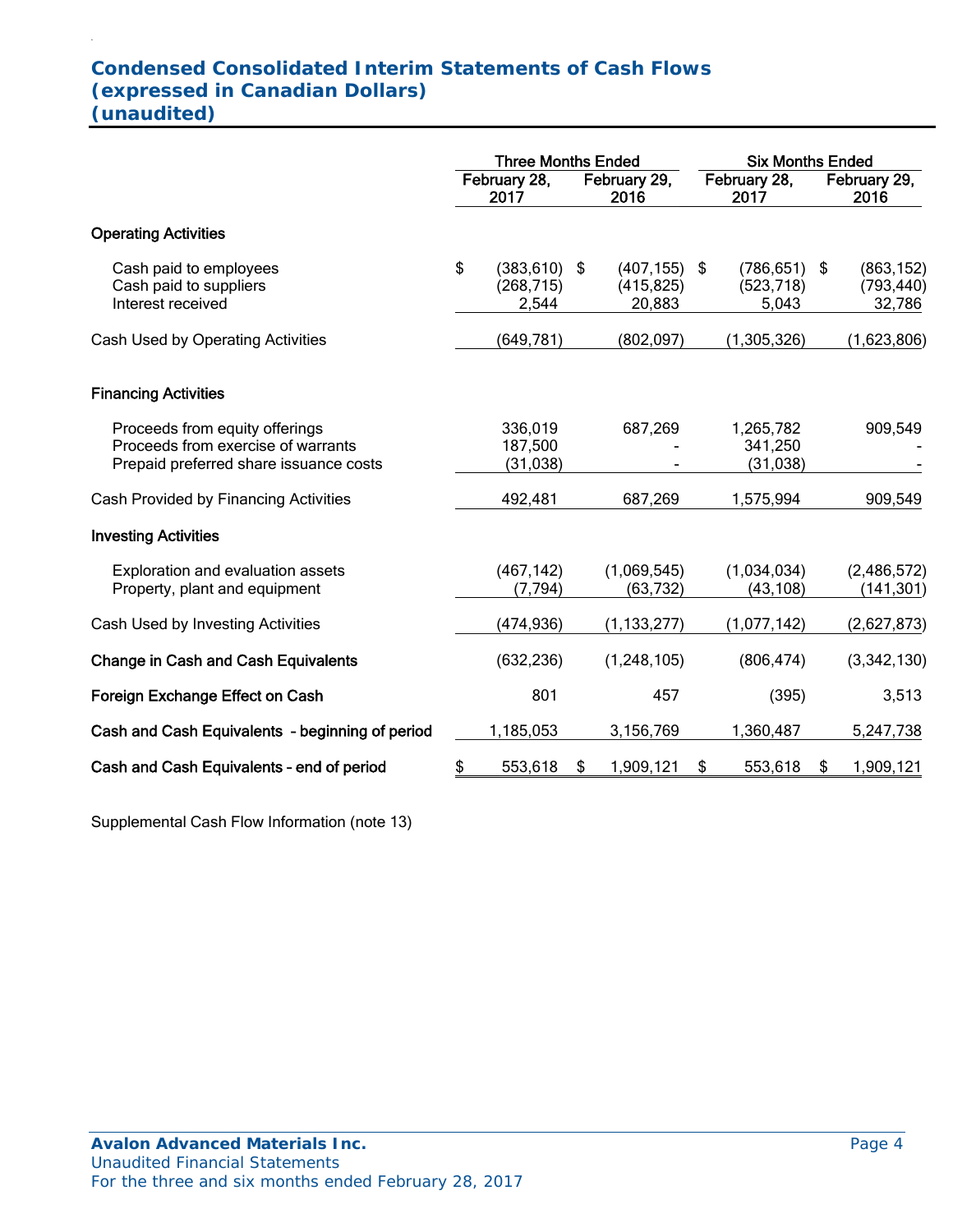#### **1. Nature of Operations**

Avalon Advanced Materials Inc. ("Avalon") is a publicly listed company incorporated in Canada and continued under the *Canada Business Corporations Act*. Avalon's common shares are listed on the Toronto Stock Exchange (the "TSX") (TSX: AVL), on the OTCQX® Best Market (OTCQX: AVLNF), and the Frankfurt Stock Exchange in Germany.

The registered address, principal address and records office of Avalon is located at 130 Adelaide Street West, Suite 1901, Toronto, Ontario, Canada, M5H 3P5.

Avalon and its subsidiaries (the "Company") are in the process of exploring and developing its mineral resource properties. To date, the Company has not earned any significant revenues.

The realization of amounts shown for its development asset – the Nechalacho Rare Earth Elements Project (the "Nechalacho REE Project") and exploration and evaluation assets is dependent upon the discovery of economically recoverable reserves, the ability of the Company to obtain the necessary financing to develop these assets, and future profitable production or proceeds of disposition from these assets.

The Company is principally engaged in the acquisition, exploration, evaluation and development of specialty metal and mineral properties located principally in Canada.

These unaudited condensed consolidated interim financial statements have been prepared in accordance with International Financial Reporting Standards ("IFRS") as issued by the International Accounting Standards Board ("IASB") applicable to a going concern, which assumes the Company will continue to meet its obligations and discharge its liabilities in the normal course of business for the foreseeable future. Different bases of measurement may be appropriate when a company is not expected to continue operations for the foreseeable future. The Company is in the exploration and development stage and raises funds in the equity markets to conduct its business activities. The Company has incurred losses in the current and prior periods, with a net loss of \$1,208,835 for the six months ended February 28, 2017 (the "Period") and an accumulated deficit of \$72,641,399 as at February 28, 2017.

The Company's cash and cash equivalents balance at February 28, 2017 was \$553,618 and adjusted working capital was \$330,609 (calculated by adding back the deferred flow-through share premium of \$116,001 and the liability for warrants denominated in foreign currency of \$243,262 to the net current liabilities of \$28,654). Given the continuation of weak investor sentiment and capital market conditions in the junior resource sector, there exists an uncertainty as to the Company's ability to raise additional funds on favorable terms. This condition indicates the existence of a material uncertainty that raises substantial doubt about the Company's ability to continue as a going concern. As at February 28, 2017, the Company is required to incur additional Canadian exploration expenses ("CEE") of \$875,505 by December 31, 2017. This amount represents the remaining balance of the required expenditures resulting from the private placements completed in November and December 2016. The Company's expenditures on other discretionary exploration and development activities have some scope for flexibility in terms of amount and timing, which can be adjusted accordingly. Management intends to finance these expenditures over the next twelve months with funds currently on hand and through planned equity financings. In March 2017, as disclosed in Note 14 - Events After the Reporting Period, the Company completed a private placement and issued 500 Series A1 Preferred Shares for gross proceeds of \$2,500,000.

These unaudited condensed consolidated interim financial statements do not reflect the adjustments to the carrying values of assets and liabilities and the reported expenses and statement of financial position classifications that would be necessary should the going concern assumption be inappropriate, and those adjustments could be material.

These unaudited condensed consolidated interim financial statements have been reviewed and approved by the Company's Audit Committee and the Board of Directors on April 13, 2017.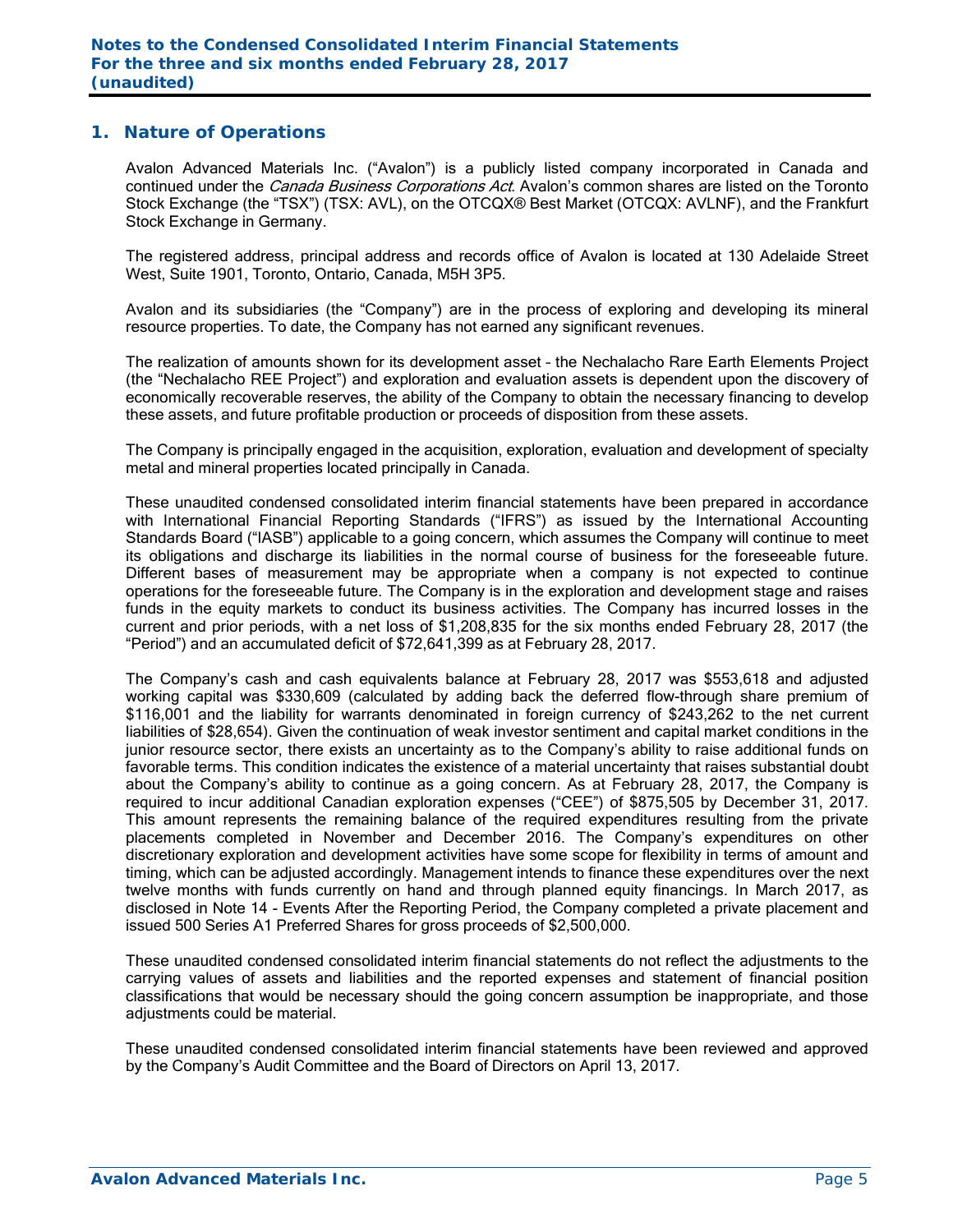## **2. Basis of Presentation**

#### *a) Statement of Compliance and Basis of Presentation*

These unaudited condensed consolidated interim financial statements, including comparatives, have been prepared in accordance with International Accounting Standards ("IAS") 34 Interim Financial Reporting, as issued by IASB.

These unaudited condensed consolidated interim financial statements do not contain all disclosures required by IFRS and accordingly should be read in conjunction with the Company's consolidated annual financial statements for the year ended August 31, 2016.

These unaudited condensed consolidated interim financial statements have been prepared on a going concern basis using the historical cost basis, except for certain financial instruments which are measured at fair value in accordance with the policies disclosed in Note 3 of the Company's consolidated annual financial statements for the year ended August 31, 2016.

#### *b) Basis of Consolidation*

These unaudited condensed consolidated interim financial statements include the accounts of the Company and the entities controlled by the Company. Control exists when the Company is exposed, or has rights, to variable returns from its involvement with the investee and has the ability to affect those returns through its power over the investee. The financial statements of subsidiaries are included in the consolidated financial statements from the date that control commences until the date that control ceases.

These unaudited condensed consolidated interim financial statements include the accounts of Avalon and its wholly-owned subsidiaries, 8110131 Canada Inc., Nolava Minerals Inc. ("Nolava"), Avalon Rare Metals Ltd. ("ARML"), and Avalon Rare Metals Processing LLC ("ARMLLC"). Nolava, ARML and ARMLLC are incorporated in the United States of America ("USA").

ARML and ARMLLC have not carried on any significant operations since their inception. During the year ended August 31, 2012, 8110131 Canada Inc. acquired certain net smelter returns ("NSR") royalty interests in the Company's properties which were held by third parties. Nolava had held certain mining claims in Utah, USA and had conducted exploration work on those mining claims during fiscal year 2011 to fiscal year 2014. ARMLLC was dissolved on March 4, 2016. All intercompany transactions and balances have been eliminated on consolidation of the accounts.

#### **3. Significant Accounting Policies**

These unaudited condensed consolidated interim financial statements have been prepared using the same accounting policies, significant accounting judgments and estimates, and methods of computation as the annual consolidated financial statements of the Company as at and for the year ended August 31, 2016, as described in Note 3 of those financial statements.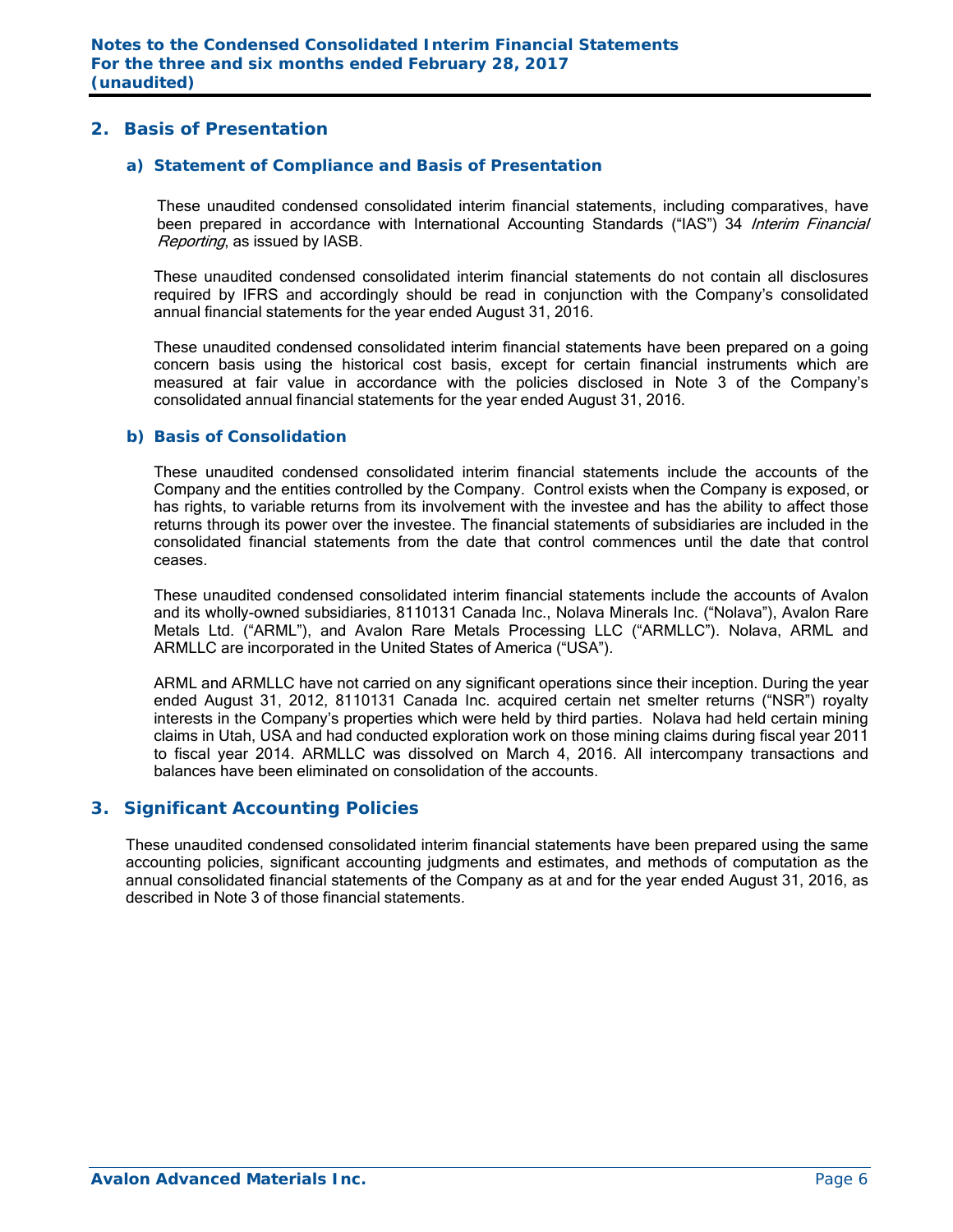## **4. Recent Accounting Pronouncements**

The following pronouncements are issued but not yet effective:

#### *a) IFRS 9, Financial Instruments*

IFRS 9, Financial instruments ("IFRS 9") was issued by the IASB in July 2014 and will replace IAS 39, Financial Instruments: recognition and measurement ("IAS 39"). IFRS 9 utilizes a single approach to determine whether a financial asset is measured at amortized cost or fair value and a new mixed measurement model for debt instruments having only two categories: amortized cost and fair value. The approach in IFRS 9 is based on how an entity manages its financial instruments in the context of its business model and the contractual cash flow characteristics of the financial assets. Final amendments released in July 2014 also introduce a new expected loss impairment model and limited changes to the classification and measurement requirements for financial assets. IFRS 9 is effective for annual periods beginning on or after January 1, 2018. The Company is currently evaluating the impact of this standard and amendments on its consolidated financial statements.

#### *b) IFRS 15, Revenue from Contracts and Customers*

IFRS 15, Revenue from Contracts and Customers ("IFRS 15") was issued by the IASB in May 2014, and will replace IAS 18, Revenue, IAS 11, Construction Contracts, and related interpretations on revenue. IFRS 15 sets out the requirements for recognizing revenue that apply to all contracts with customers, except for contracts that are within the scope of the standards on leases, insurance contracts and financial instruments. IFRS 15 uses a control based approach to recognize revenue which is a change from the risk and reward approach under the current standard. Companies can elect to use either a full or modified retrospective approach when adopting this standard and it is effective for annual periods beginning on or after January 1, 2018. The Company is currently evaluating the impact of IFRS 15 on its consolidated financial statements.

#### *c) IFRS 16, Leases*

 IFRS 16, Leases ("IFRS 16") was issued by the IASB in January 2016, and will replace IAS 17 Leases. IFRS 16 specifies the methodology to recognize, measure, present and disclose leases. The standard provides a single lessee accounting model, requiring lessees to recognize assets and liabilities for all leases except for short-term leases and leases with low value assets. IFRS 16 substantially carries forward the lessor accounting requirements in IAS 17. IFRS 16 is effective for annual periods beginning on or after January 1, 2019, with early adoption permitted if IFRS 15 has also been adopted. A lessee will apply IFRS 16 to its leases either retrospectively to each prior reporting period presented; or retrospectively with the cumulative effect of initially applying IFRS 16 being recognized at the date of initial application. The Company is currently evaluating the impact of IFRS 16 on its consolidated financial statements.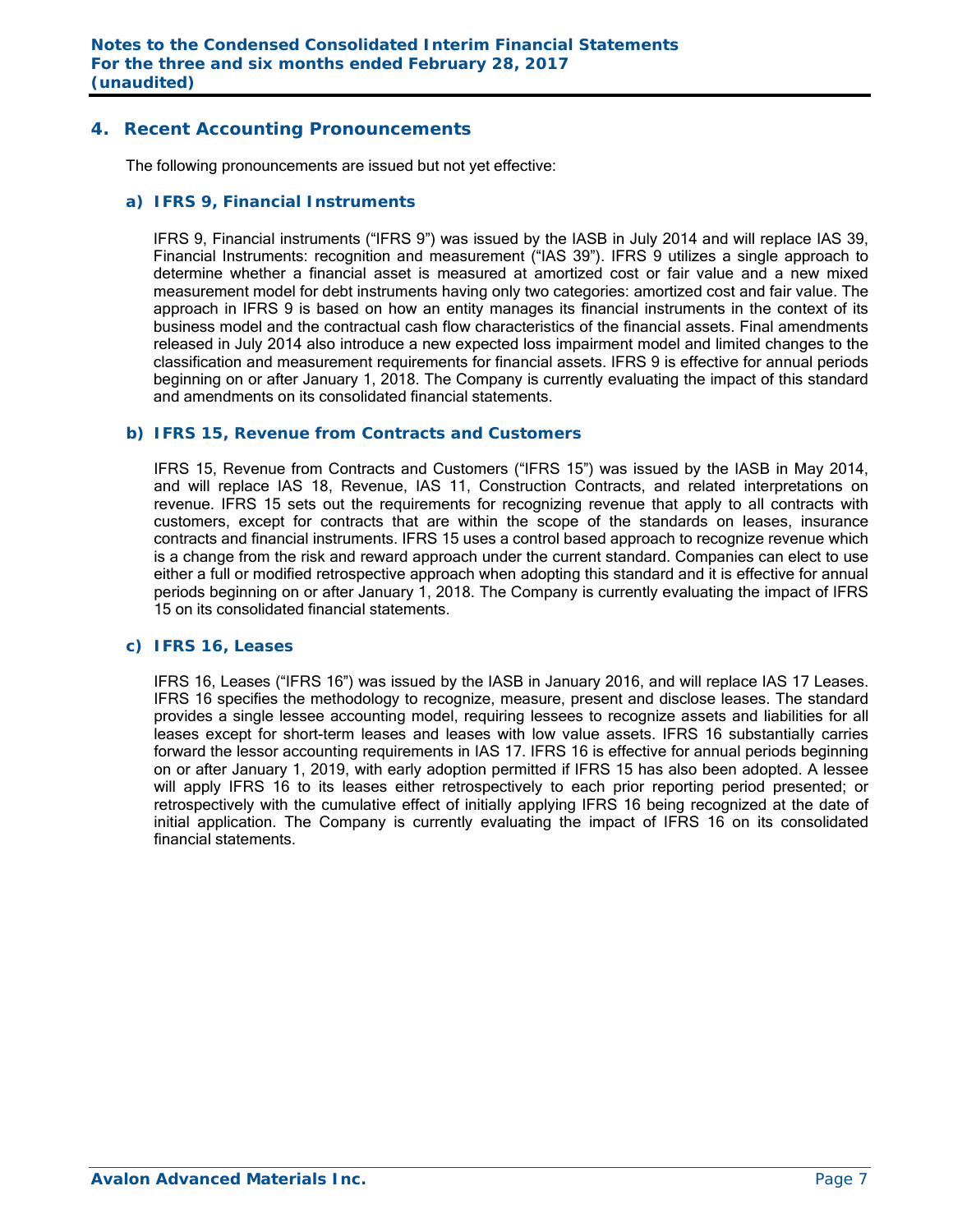## **5. Exploration and Evaluation Assets**

|                                         | September 1.<br>2016 | <b>Expenditures</b> | Impairment<br><b>Loss</b> | February 28,<br>2017 |
|-----------------------------------------|----------------------|---------------------|---------------------------|----------------------|
| For the Period                          |                      |                     |                           |                      |
| Separation Rapids Lithium Project (a)   | 7,481,410 \$         | 718,795             | \$                        | 8,200,205            |
| East Kemptville Tin-Indium Project (b)  | 5,011,070            | 156,146             |                           | 5.167.216            |
| Mount Douglas Tin-Tungsten Property (d) | 46,663               | 88,106              |                           | 134,769              |
| Warren Township Anorthosite Project (e) | -                    | 3,030               | (3,030)                   |                      |
| Other (f)                               | 28,101               | 21.004              |                           | 49,105               |
|                                         | 12,567,244           | 987,081             | (3,030)                   | 13,551,295           |

#### For the year ended August 31, 2016

|                                         | September 1,             |                     | Impairment | August 31, |
|-----------------------------------------|--------------------------|---------------------|------------|------------|
|                                         | 2015                     | <b>Expenditures</b> | Loss       | 2016       |
| For the year ended August 31, 2016      |                          |                     |            |            |
| Separation Rapids Lithium Project (a)   | \$<br>5,637,890          | 1,843,520           | \$         | 7,481,410  |
| East Kemptville Tin-Indium Project (b)  | 3,148,165                | 1,862,905           |            | 5,011,070  |
| Miramichi Tin Property (c)              | 202,925                  | 15,695              | (218, 620) |            |
| Mount Douglas Tin-Tungsten Property (d) | -                        | 46.663              |            | 46,663     |
| Warren Township Anorthosite Project (e) | $\overline{\phantom{0}}$ | 5,318               | (5,318)    |            |
| Other (f)                               | 15.000                   | 13.101              |            | 28,101     |
|                                         |                          |                     |            |            |
|                                         | 9,003,980                | 3,787,202           | (223, 938) | 12,567,244 |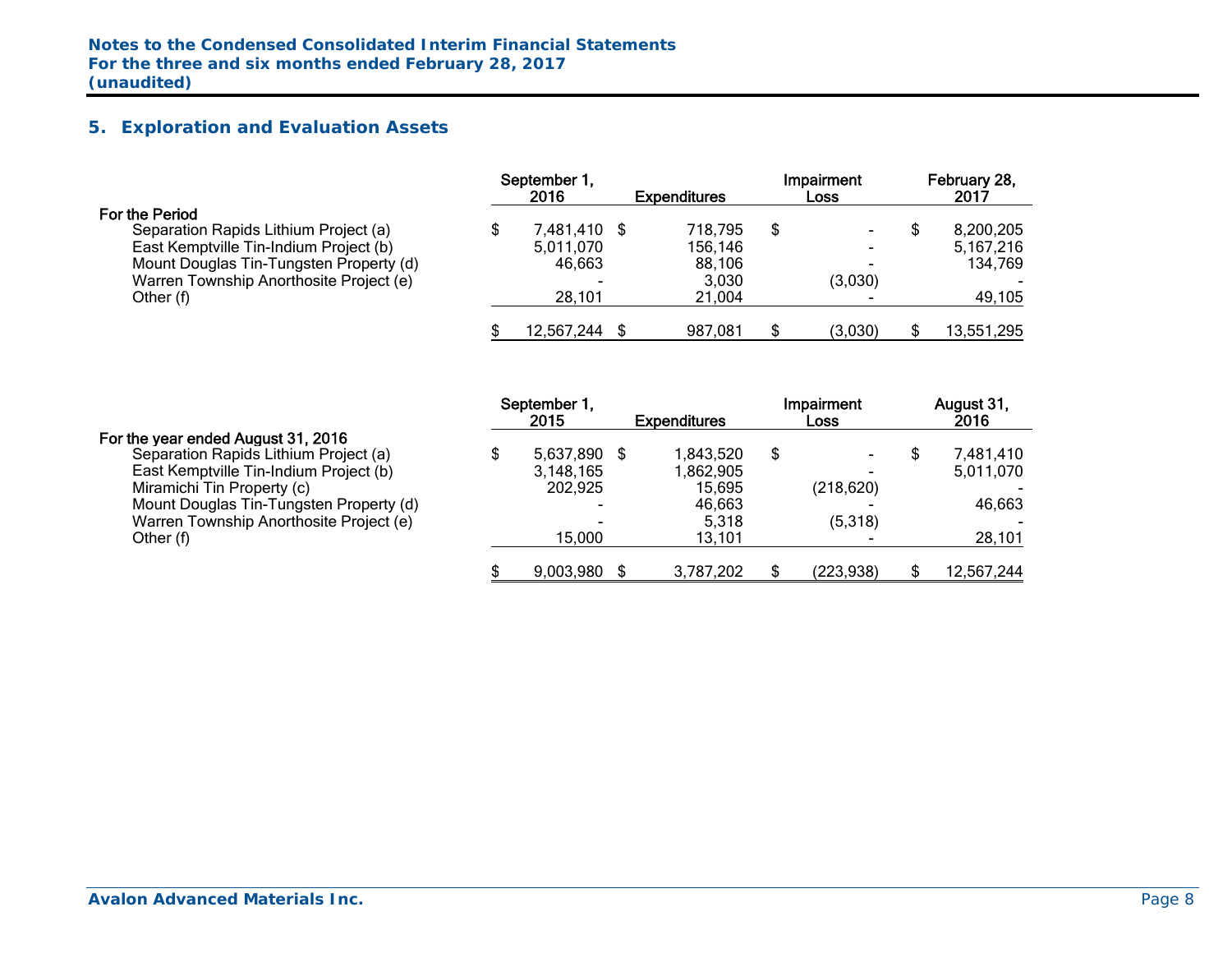## **5. Exploration and Evaluation Assets (continued)**

a) Separation Rapids Lithium Project, Ontario

The Company owns a 100% interest in certain claims and a mining lease in the Kenora area of Ontario. Subsequent to the Period, the Company acquired a 100% interest in seven mineral claims located adjacent to the north and west of the Company's existing Separation Rapids property and issued 500,000 common shares.

b) East Kemptville Tin-Indium Project, Nova Scotia

During the year ended August 31, 2007, the Company was granted a special exploration licence to search and prospect for all minerals except for coal, salt, potash and uranium within four claims in the East Kemptville area of Yarmouth, Nova Scotia. The special licence has been renewed multiple times since then.

In September 2014, the Company submitted an application for a new special licence reflecting the entire original mine site. During the quarter ended May 31, 2015, by Order in Council, the Government of Nova Scotia approved an application for a new special licence reflecting the entire original mine site. The current special licence has a term of three years beginning on February 2, 2015 and includes a requirement to incur \$5.25 million in expenditures by January 31, 2018 (of which \$3,005,455 had been incurred by February 28, 2017).

The Company also has a number of regular exploration licences covering certain claims in the same proximity to the claims covered under the special exploration licence.

c) Miramichi Tin Property, New Brunswick

The Company owned a 100% interest in certain claims located in York County, New Brunswick, which were staked by the Company during the year ended August 31, 2012.

As at August 31, 2016, the Company had decided not to renew the claims when they were due for renewal in September 2016, accordingly the cost incurred to-date of \$218,620 had been written off as an impairment loss during the year ended August 31, 2016. These claims expired in September 2016.

d) Mount Douglas Tin-Tungsten Property, New Brunswick

During the year ended August 31, 2016, the Company entered into an option agreement to earn a 100% interest (subject to a 2.0% NSR, which can be bought back for \$1.0 million) in certain mineral claims located in Charlotte County, New Brunswick. To keep the option in good standing, the Company is required to incur exploration expenditures of \$75,000 by October 28, 2016 (which had been incurred by October 28, 2016) and make cash payments totalling \$120,000 over five years (of which \$10,000 had been paid by February 28, 2017, with the next payment of \$20,000 being due by October 28, 2017).

e) Warren Township Anorthosite Project, Ontario

The Company owns a 100% interest in certain claims located near Foleyet, Ontario, which were staked by the Company during the year ended August 31, 2003. During the year ended August 31, 2013, the Company entered into a Mining Lease with the Province of Ontario under the Mining Act of Ontario covering these claims.

No substantial work has been carried out on the Warren Township project during the last five years and no work was planned or budgeted for fiscal 2017. In addition, no new potential customer has been identified for the project's calcium feldspar product. The current outlook as at February 28, 2017 for the Warren Township project remains unchanged. It is management's view that the fair value of this project has been significantly impaired and has estimated the recoverable amount of this project as at February 28, 2017 to be \$nil.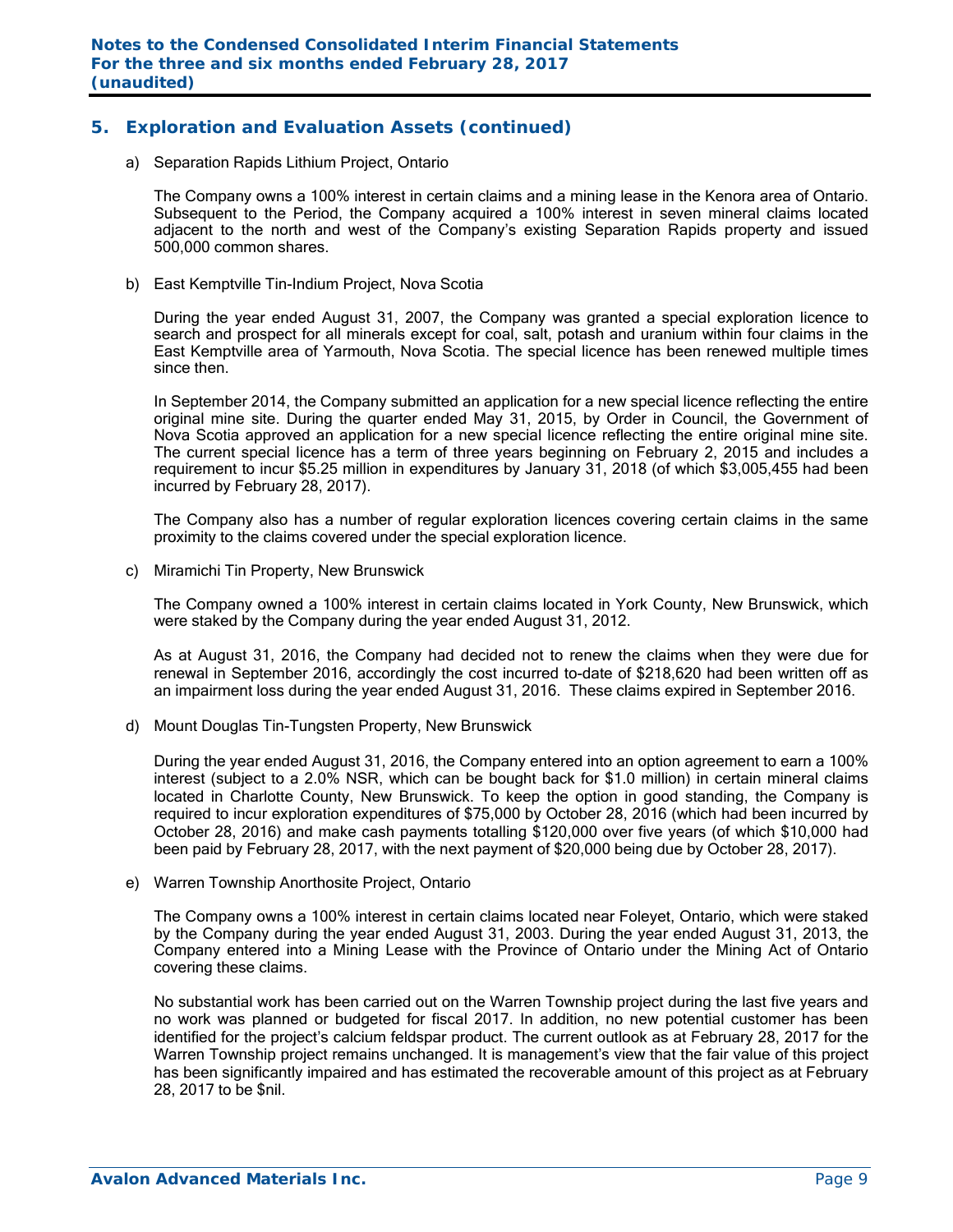## **5. Exploration and Evaluation Assets (continued)**

#### e) Other Resource Properties

The Company has a 100% interest in several claims in the Lilypad Lakes Tantalum Property, a 2.0% NSR interest in certain claims of the East Cedartree Gold Property located near Kenora, Ontario, and a 2.4% NSR interest in the Wolf Mountain Platinum-Palladium Project.

During the year ended August 31, 2016, the Company entered into an option agreement to earn a 100% interest (subject to a 2.0% NSR, which can be bought back for \$1.0 million) in certain mineral claims located south of St. George, New Brunswick. To keep the option in good standing, the Company is required to incur exploration expenditures of \$40,000 by May 31, 2017 (of which \$20,448 had been incurred as at February 28, 2017) and make cash payments totalling \$150,000 over five years (of which \$10,000 had been paid by February 28, 2017, with the next payment of \$15,000 being due by August 22, 2017). The Company has also staked certain claims in the same proximity to the optioned claims during the year ended August 31, 2016.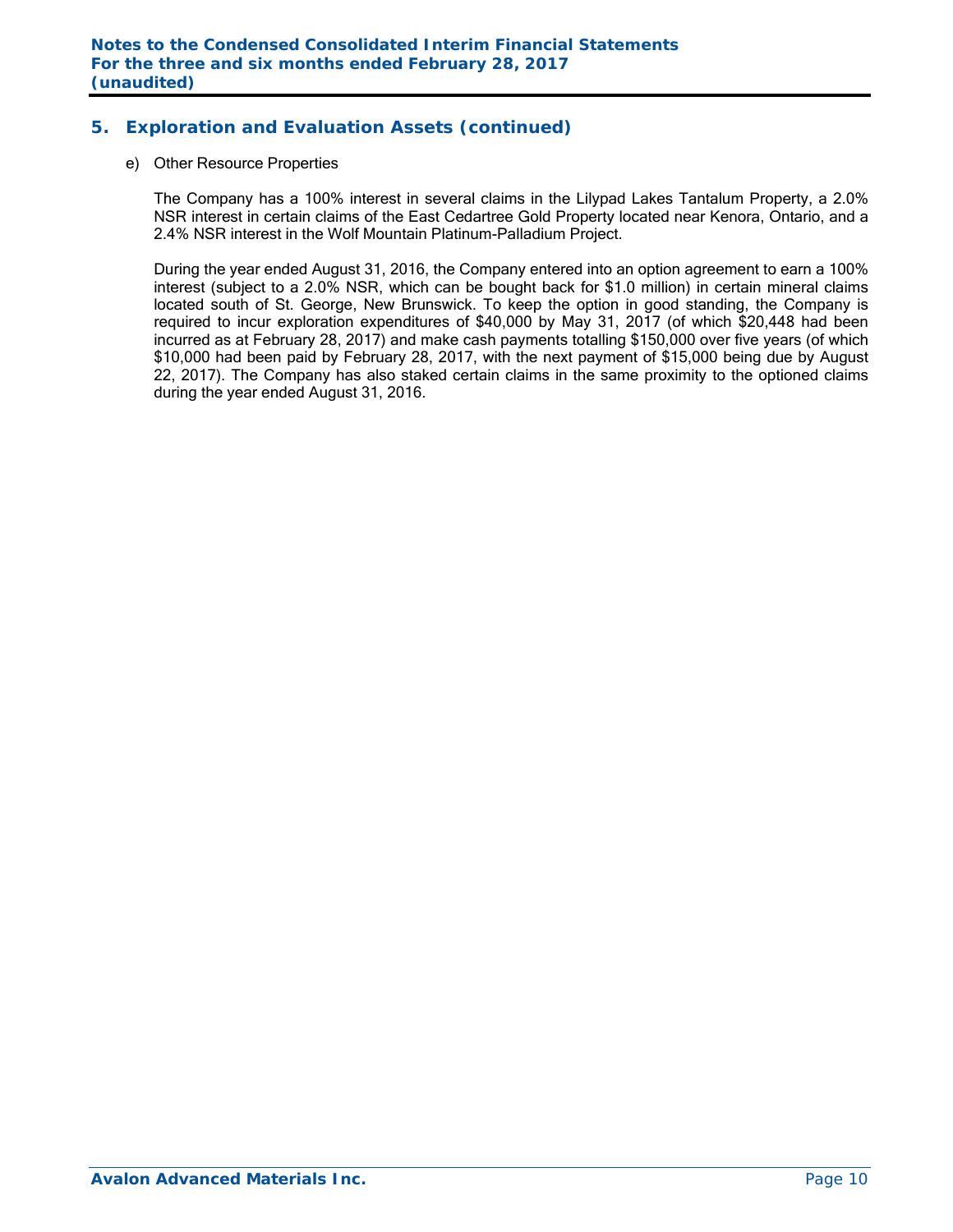## **6. Property, Plant and Equipment**

|                                                            | Nechalacho<br><b>REE Project</b><br>(a) | Airstrip      | Computer<br>and Office<br>Equipment | Land and<br><b>Building</b> | <b>Exploration</b><br>Equipment | Leasehold<br>Improvements | <b>Total</b>         |
|------------------------------------------------------------|-----------------------------------------|---------------|-------------------------------------|-----------------------------|---------------------------------|---------------------------|----------------------|
| Cost                                                       |                                         |               |                                     |                             |                                 |                           |                      |
| As at September 1, 2015                                    | \$103,122,245                           | \$<br>646,860 | \$<br>301,556                       | \$<br>74,455                | \$<br>680,884                   | \$<br>94,594              | \$<br>104,920,594    |
| Additions                                                  | 298,081                                 |               |                                     |                             |                                 |                           | 298,081              |
| As at August 31, 2016                                      | 103,420,326                             | 646,860       | 301,556                             | 74,455                      | 680,884                         | 94,594                    | 105,218,675          |
| Additions<br><b>Disposals</b>                              | 81,304                                  |               | (120, 069)                          |                             |                                 |                           | 81,304<br>(120, 069) |
| As at February 28, 2017                                    | \$103,501,630                           | \$<br>646,860 | \$<br>181,487                       | \$<br>74,455                | \$<br>680,884                   | \$<br>94,594              | \$105,179,910        |
| <b>Accumulated Depreciation</b><br>As at September 1, 2015 | \$<br>$\blacksquare$                    | \$<br>192,178 | \$<br>226,295                       | \$<br>537                   | \$<br>559,419                   | \$<br>74,876              | \$<br>1,053,305      |
| Depreciation expense                                       |                                         | 26,485        | 22,507                              | 3,223                       | 36,440                          | 15,775                    | 104,430              |
| As at August 31, 2016                                      |                                         | 218,663       | 248,802                             | 3,760                       | 595,859                         | 90,651                    | 1,157,735            |
| Depreciation expense<br><b>Disposals</b>                   |                                         | 12,183        | 22,150<br>(120, 069)                | 1,611                       | 12,753                          | 3,943                     | 52,640<br>(120, 069) |
| As at February 28, 2017                                    | \$                                      | \$<br>230,846 | \$<br>150,883                       | \$<br>5,371                 | \$<br>608,612                   | \$<br>94,594              | \$<br>1,090,306      |
| <b>Net Book Value</b>                                      |                                         |               |                                     |                             |                                 |                           |                      |
| As at August 31, 2016                                      | \$103,420,326                           | \$<br>428,197 | \$<br>52,754                        | \$<br>70,695                | \$<br>85,025                    | \$<br>3,943               | \$<br>104,060,940    |
| As at February 28, 2017                                    | \$103,501,630                           | \$<br>416,014 | \$<br>30,604                        | \$<br>69,084                | \$<br>72,272                    | \$                        | \$<br>104,089,604    |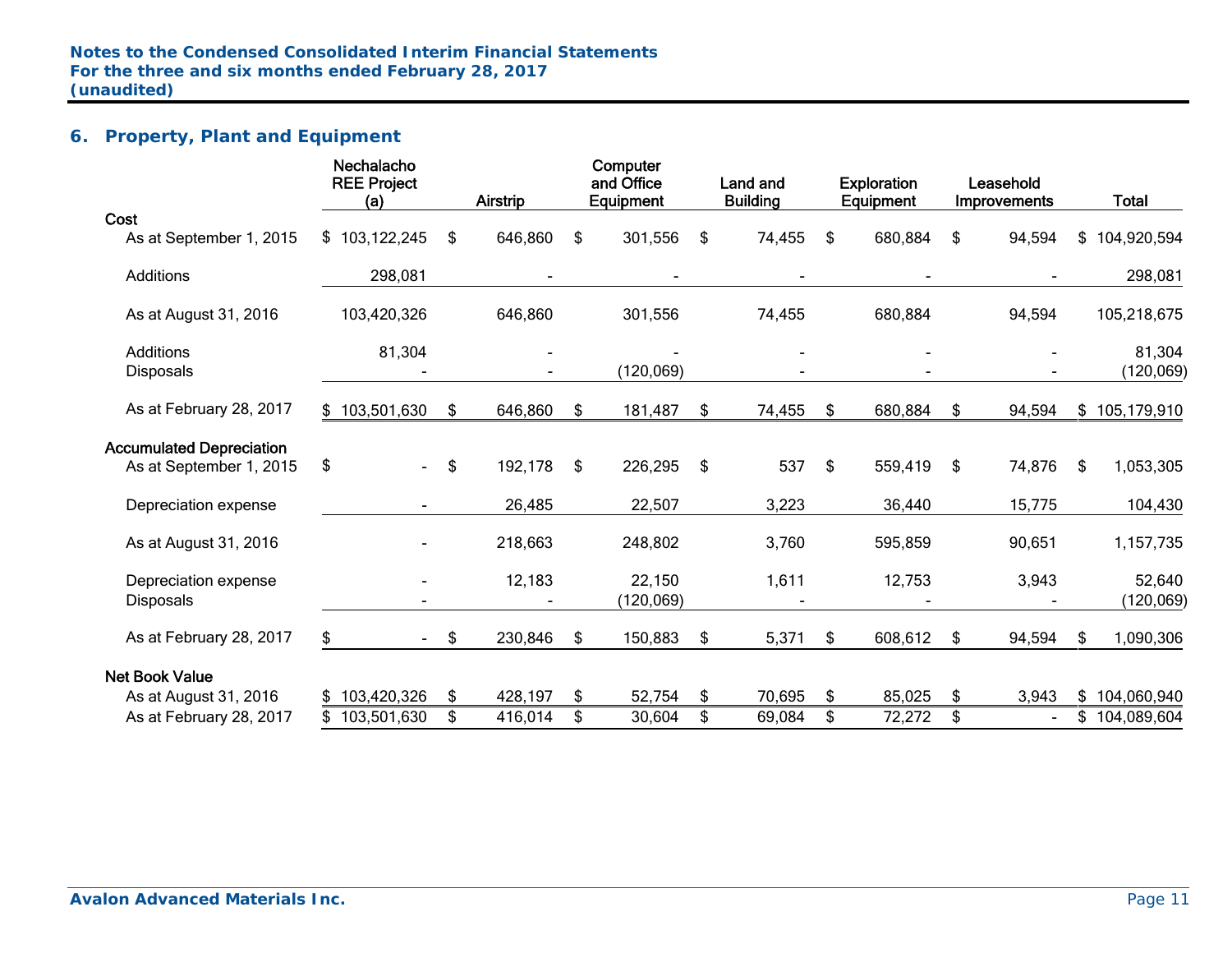## **6. Property, Plant and Equipment (continued)**

a) Nechalacho REE Project, Northwest Territories

The Company holds a 100% interest in five mining leases covering the Nechalacho rare earth elements deposit ("Nechalacho Deposit") located at Thor Lake in the Mackenzie Mining District of the Northwest Territoriesas well as three mineral claims covering favorable geology to the west of the mining leases.

The property is subject to an underlying 2.5% net smelter returns ("NSR") royalty agreement which can be bought back at the principal amount of \$150,000 compounded annually at the average Canadian prime rate from May 2, 1982 to the buyback date, and which currently approximates \$1.4 million.

The Company has entered into an accommodation agreement (the "Accommodation Agreement") with the Deninu K'ue First Nation ("DKFN"). The DKFN is one of three Akaitcho bands who have used, occupied and have constitutionally protected aboriginal rights with respect to the lands on which the Nechalacho Deposit in the Northwest Territories is located.

The Accommodation Agreement provides for business and employment opportunities for the DKFN related to the Nechalacho Deposit and associated facilities in the Northwest Territories and contains measures to mitigate environmental and cultural impacts that may result from the project development. The Accommodation Agreement also commits the DKFN to supporting timely completion of the environmental assessment, permitting and development processes of the Nechalacho REE Project, and provides for the DKFN to participate in the project economics.

## **7. Deferred Flow-Through Share Premium**

A summary of the changes in the deferred flow-through share premium amount is set out below:

| Balance - September 1, 2015<br>Increase relating to flow-through common shares issued<br>Decrease relating to CEE incurred | \$  | 293,808<br>218,949<br>(416, 140) |
|----------------------------------------------------------------------------------------------------------------------------|-----|----------------------------------|
| Balance - August 31, 2016<br>Increase relating to flow-through common shares issued<br>Decrease relating to CEE incurred   |     | 96,617<br>206,818<br>(187, 434)  |
| Balance - February 28, 2017                                                                                                | \$. | 116,001                          |

#### **8. Warrants Denominated in Foreign Currency**

The following table reconciles the outstanding warrants (with an exercise price in a currency that is not the functional currency of the Company) to purchase common shares of the Company at the beginning and end of the respective reporting periods:

|                                                                | <b>Number</b><br>of Warrants |   | Amount               |
|----------------------------------------------------------------|------------------------------|---|----------------------|
| Balance - September 1, 2015<br>Increase in fair value          | 6,466,513                    | S | 288,857<br>122,561   |
| Balance - August 31, 2016<br>Increase (Decrease) in fair value | 6,466,513                    |   | 411,418<br>(168,156) |
| Balance - February 28, 2017                                    | 6,466,513                    | S | 243,262              |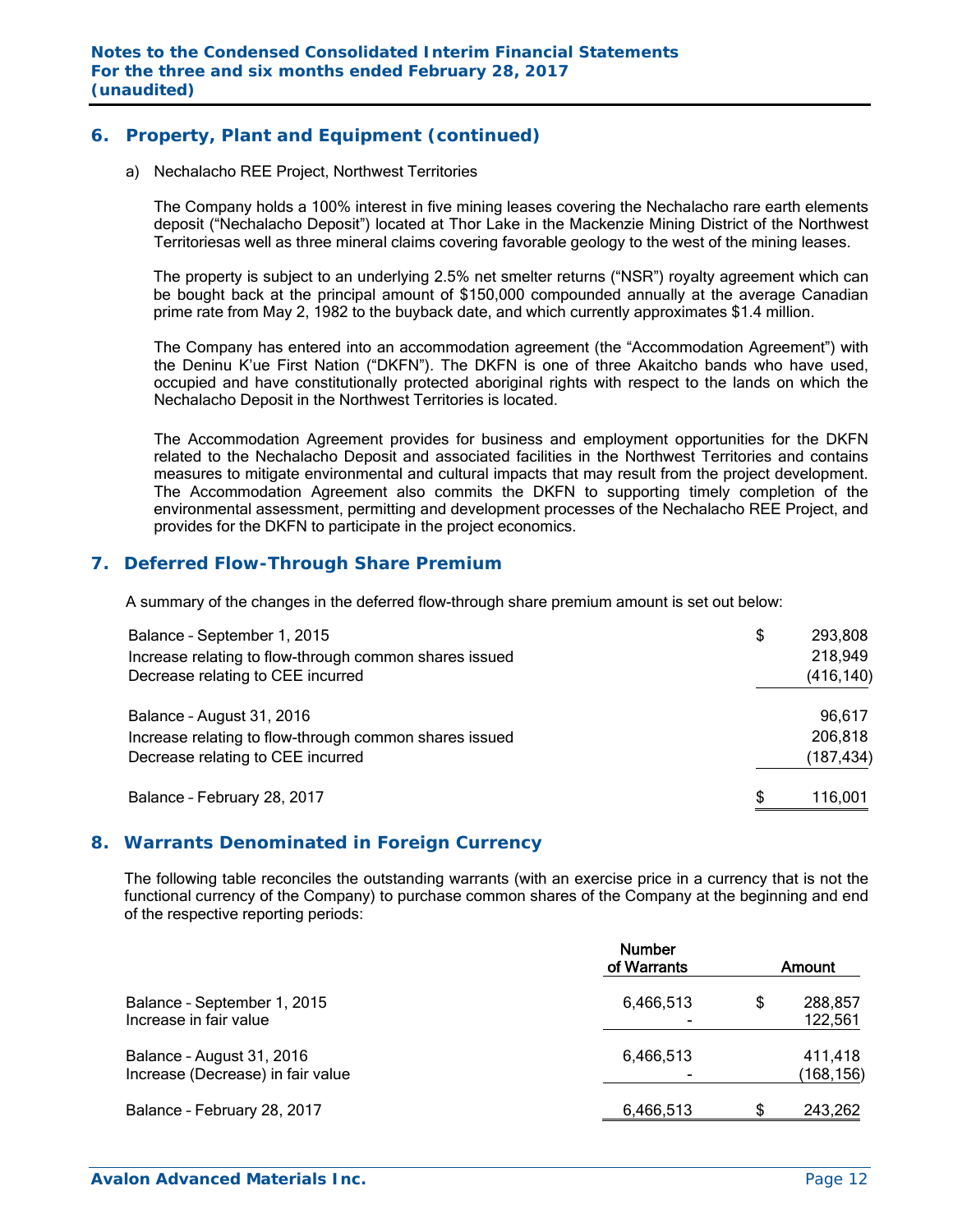## **8. Warrants Denominated in Foreign Currency (continued)**

In June 2014, the Company issued 9,237,875 units of the Company at a price of \$0.469 (US\$0.433) per unit ("US\$ Unit") pursuant to a security purchase agreement for gross proceeds of \$4,331,200 (US\$4,000,000). Each US\$ Unit was comprised of a common share and 0.70 of a common share purchase warrant (each whole warrant, a "US\$ Warrant"). Each US\$ Warrant is exercisable into a common share of the Company at an exercise price of US\$0.56 per share commencing on December 13, 2014 until June 13, 2021, and is subject to certain anti-dilution provisions, which may reduce the exercise price, with a floor of US\$0.5095 per share. The adjusted exercise price as calculated by the anti-dilution provisions as at February 28, 2017 is US\$0.5223.

In accordance with IAS 32 Financial Instruments: Presentation and IAS 39 Financial Instruments: Recognition and Measurement, the fair value of the warrant component of the US\$ Unit has been classified as a financial liability at FVTPL and recorded at fair value at the time of issuance, and was re-measured at each financial statement reporting date. The fair value of these warrants has been re-measured as at February 28, 2017 using the Black-Scholes pricing model with the following assumptions: expected dividend yield of Nil; risk free interest rate of 1.02%; expected life of 4.3 years; and expected volatility of 66%, and the resulting change in value being recorded as increase or decrease in fair value of warrants denominated in foreign currency in the condensed consolidated interim statement of comprehensive loss.

## **9. Share Capital**

#### *a) Authorized*

The Company is presently authorized to issue an unlimited number of common shares without par value. The Company is also authorized to issue up to 25,000,000 preferred shares without par value, of which none have been issued as at February 28, 2017.

#### *b) Common Shares Issued and Outstanding*

|                                               | <b>Number</b> | Amount            |
|-----------------------------------------------|---------------|-------------------|
| Balance - September 1, 2015                   | 152,785,482   | 164,695,991<br>\$ |
| Issued pursuant to:                           |               |                   |
| equity offerings                              | 26,253,724    | 2,826,056         |
| exercise of warrants                          | 125,000       | 21,799            |
| exercise of brokers' compensation warrants    | 360,000       | 64,573            |
| Issuance costs - cash                         |               | (150, 174)        |
| Issuance costs - compensation warrants issued |               | (43, 491)         |
| Price premium of flow-through shares issued   |               | (233, 400)        |
| Balance - August 31, 2016                     | 179,524,206   | 167,181,354<br>\$ |
| Issued pursuant to:                           |               |                   |
| equity offerings (i) (ii)                     | 7,045,454     | 1,375,000         |
| exercise of warrants                          | 2,275,000     | 396,738           |
| Issuance costs - cash                         |               | (109, 218)        |
| Issuance costs - compensation warrants issued |               | (21, 936)         |
| Price premium of flow-through shares issued   |               | (206, 818)        |
| Balance - February 28, 2017                   | 188,844,660   | 168,615,120<br>S  |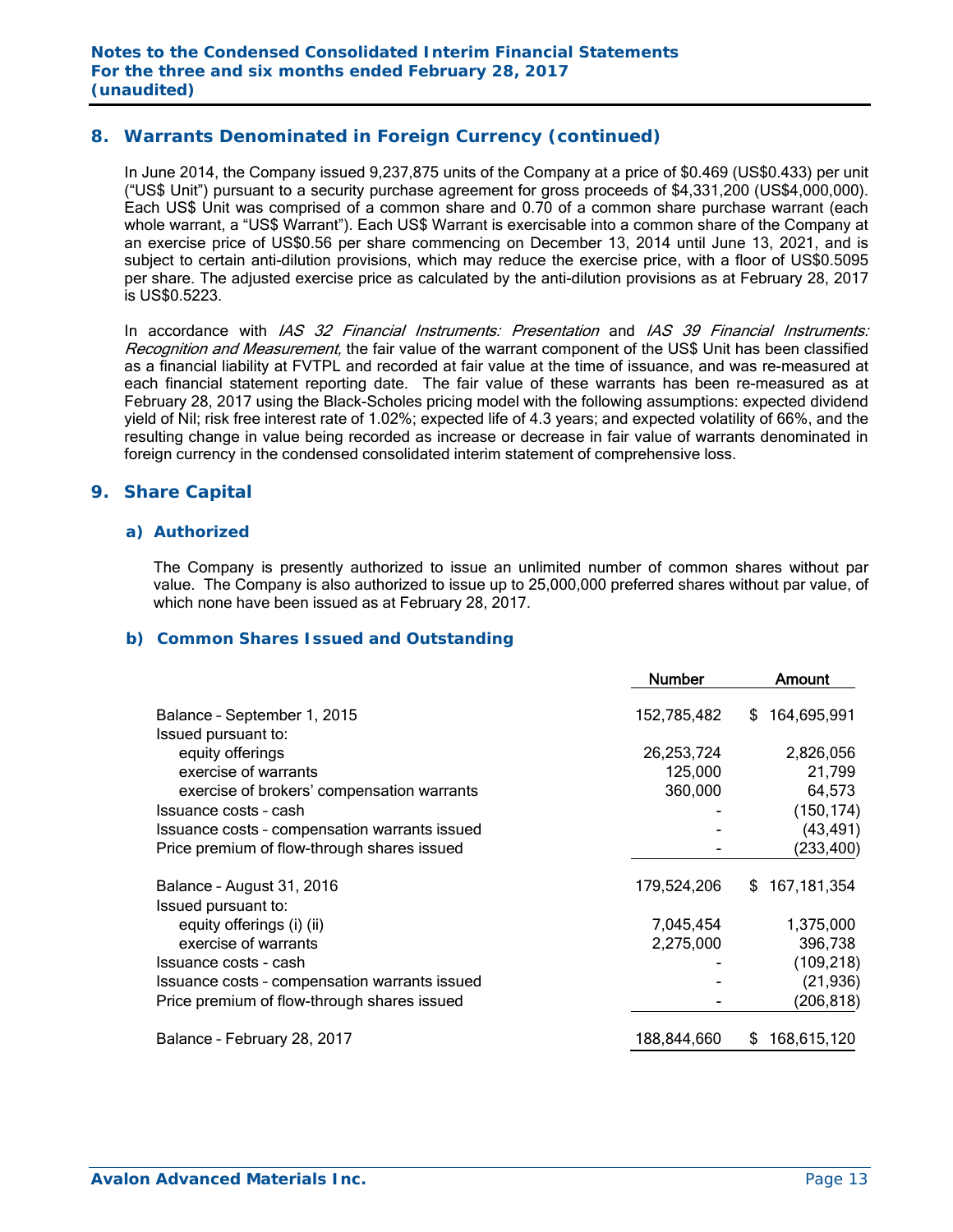i) On November 7, 2016, the Company completed a private placement (the "Private Placement") and issued 4,545,454 flow-through common shares at \$0.22 per share for gross proceeds of \$1,000,000.

In connection with the Private Placement, the Company paid finders' fees of \$60,000, incurred other issuance costs of \$11,351 and issued 272,727 non-transferrable finder's compensation warrants. Each compensation warrant entitles the holder to purchase one common share of the Company at an exercise price of \$0.25 per share until November 7, 2018. The estimated fair value of the compensation warrants totaled \$12,747. The fair values of these compensation warrants were estimated using the Black-Scholes pricing model, with the following assumptions: expected dividend yield of Nil; risk free interest rate of 0.70%; expected life of 2.0 years; and expected volatility of 74%.

The excess of the cash consideration received over the market price of the Company's shares at the date of the announcement of the flow-through share financing totaling \$181,818 was recorded as a deferred flow-through share premium liability on the consolidated statement of financial position on November 7, 2016.

ii) On December 23, 2016, the Company completed a private placement (the "December Private Placement") and issued 2,500,000 flow-through common shares at \$0.15 per share for gross proceeds of \$375,000.

In connection with the December Private Placement, the Company paid finders' fees of \$22,500, incurred other issuance costs of \$15,367 and issued 150,000 non-transferrable finder's compensation warrants. Each compensation warrant entitles the holder to purchase one common share of the Company at an exercise price of \$0.15 per share until December 23, 2018. The estimated fair value of the compensation warrants totaled \$9,189. The fair values of these compensation warrants were estimated using the Black-Scholes pricing model, with the following assumptions: expected dividend yield of Nil; risk free interest rate of 0.78%; expected life of 2.0 years; and expected volatility of 85%.

The excess of the cash consideration received over the market price of the Company's shares at the date of the announcement of the flow-through share financing totaling \$25,000 was recorded as a deferred flow-through share premium liability on the consolidated statement of financial position on December 23, 2016.

#### *c) Warrants*

The following table reconciles the warrants outstanding to purchase common shares of the Company at the beginning and end of the respective reporting periods:

|                                                                                                                               | <b>Number</b><br>of Warrants                           | Weighted<br>Average<br><b>Exercise Price</b> |
|-------------------------------------------------------------------------------------------------------------------------------|--------------------------------------------------------|----------------------------------------------|
| Balance - September 1, 2015<br>Issued pursuant to equity offerings<br>Issued pursuant to Accommodation Agreement<br>Exercised | $3,478,485^{(1)}$<br>12,350,000<br>10,000<br>(125,000) | \$<br>0.490<br>0.164<br>0.230<br>0.150       |
| Balance - August 31, 2016<br>Exercised<br>Expired                                                                             | $15,713,485^{(1)}$<br>(2,275,000)<br>(2,215,985)       | \$<br>0.237<br>0.150<br>0.425                |
| Balance - February 28, 2017                                                                                                   | $11,222,500^{(1)}$                                     | \$<br>0.217                                  |

 $<sup>(1)</sup>$  Does not include the 6.466,513 US\$ Warrants as disclosed below.</sup>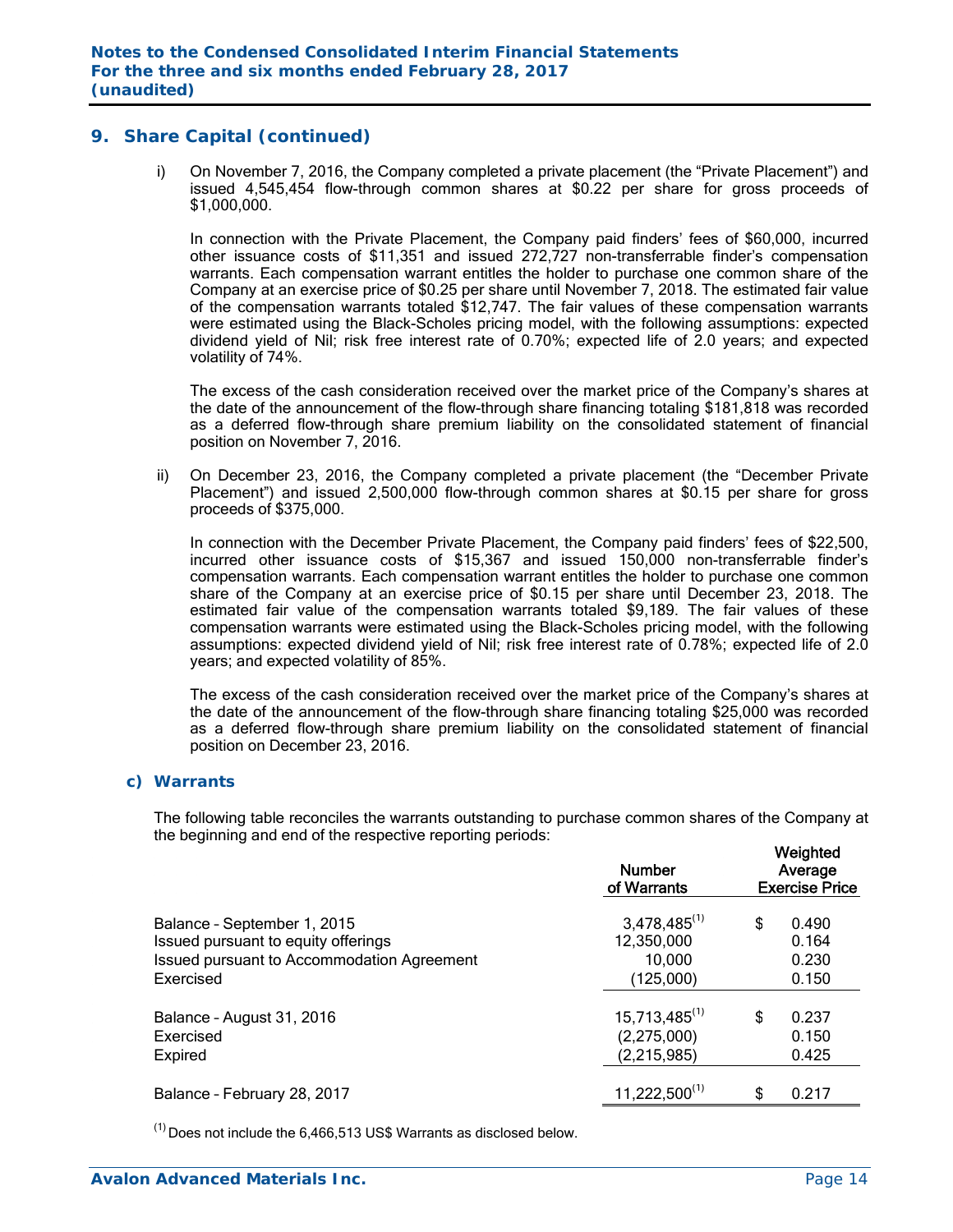The outstanding warrants have a weighted average remaining contract life of 0.9 year.

The warrants reserve, included as a component of the consolidated statement of changes in equity, relates to equity settled instruments issued by the Company to various stakeholders.

As disclosed in Note 8, the Company also has 6,466,513 US\$ Warrants outstanding as at February 28, 2017, with an adjusted exercise price of US\$0.5223 per share. These US\$ Warrants are exercisable until June 13, 2021.

The Company is also required to issue 20,000 warrants to the Northwest Territory Métis Nation in two equal installments of 10,000 warrants upon the Nechalacho REE Project meeting certain milestones.

#### *d) Share Based Payments*

The shareholders have approved a Stock Option Plan (the "Plan") that provides for the issue of up to 10% of the number of issued and outstanding common shares of the Company to eligible employees, directors and service providers of the Company.

The Plan authorizes the granting of options to purchase common shares of the Company at a price equal to or greater than the closing price of the shares on either the trading day prior to the grant or the day of the grant. The options generally vest over a period of one to four years, and generally have a term of two to five years (but can have a maximum term of up to 10 years).

The following table reconciles the stock options outstanding at the beginning and end of the respective reporting periods:

|                             | <b>Number</b><br>of Options | Weighted<br>Average<br><b>Exercise Price</b> |      |  |  |
|-----------------------------|-----------------------------|----------------------------------------------|------|--|--|
| Balance - September 1, 2015 | 9,775,000                   | \$                                           | 1.56 |  |  |
| Granted                     | 2,140,000                   |                                              | 0.16 |  |  |
| Expired                     | (1, 125, 000)               |                                              | 4.46 |  |  |
| Forfeited                   | (150,000)                   |                                              | 2.13 |  |  |
| Balance - August 31, 2016   | 10,640,000                  |                                              | 0.96 |  |  |
| Granted                     | 2,080,000                   |                                              | 0.17 |  |  |
| Expired                     | (1,575,000)                 |                                              | 2.75 |  |  |
| Forfeited                   | (290,000)                   |                                              | 0.65 |  |  |
| Balance - February 28, 2017 | 10,855,000                  | \$                                           | 0.56 |  |  |

As at February 28, 2017, there were 7,842,500 options vested (August 31, 2016 – 7,551,250) with an average exercise price of \$0.64 (August 31, 2016 - \$1.15).

The share based payments reserve, included as a component of the consolidated statement of changes in equity, relates to earned options issued by the Company to its directors, officers, employees and consultants.

The estimated fair value of options earned during the Period was \$140,246 (February 29, 2016 - \$261,080), of which \$2,511 (February 29, 2016 - \$4,084) was capitalized to property, plant and equipment, \$47,763 (February 29, 2016 - \$63,139) was capitalized as exploration and evaluation assets, \$2,123 (February 29, 2016 - \$188) was charged to operations as general exploration expenses with the balance of \$87,849 (February 29, 2016 - \$193,669) charged to operations as share based compensation expense.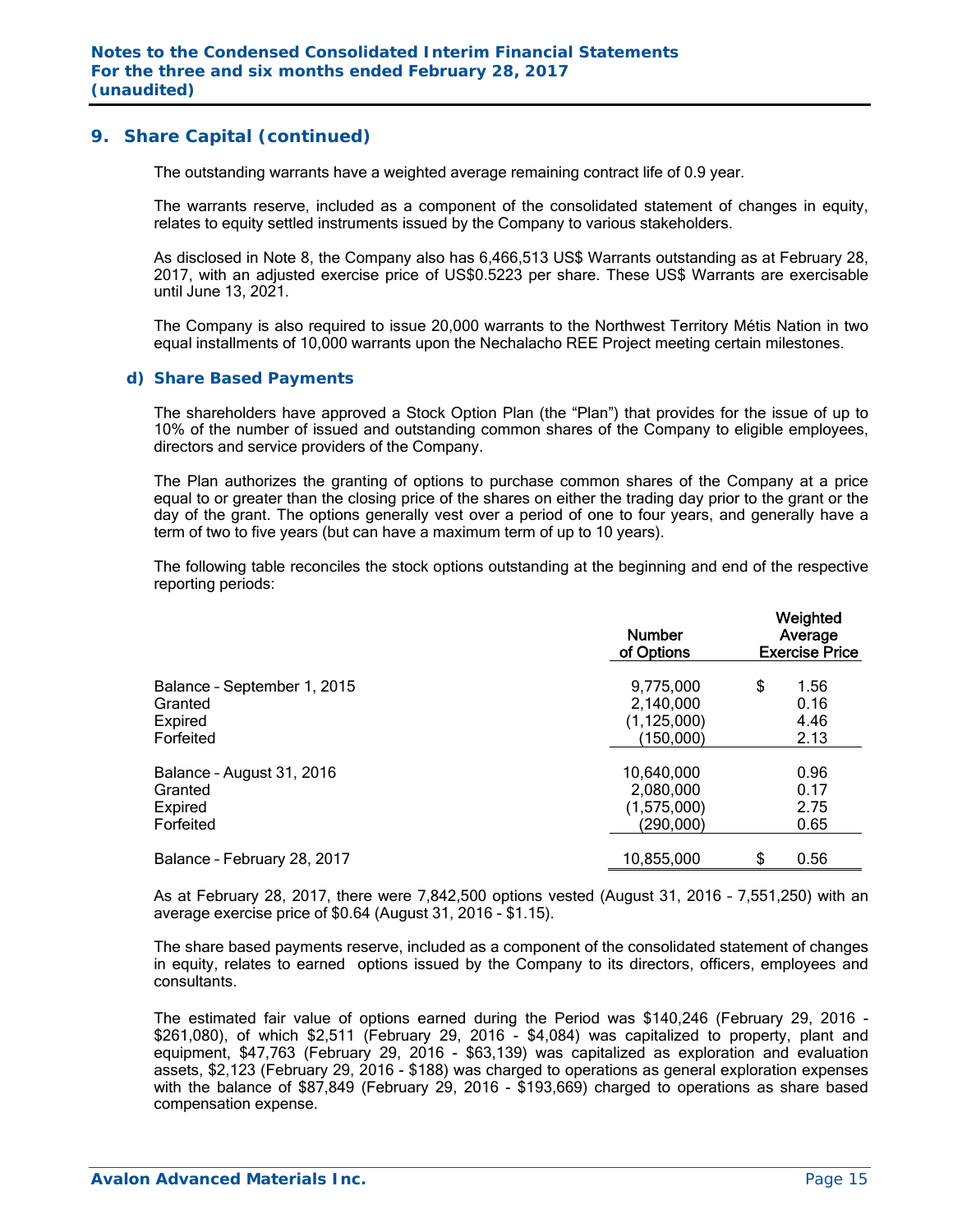The fair value of each option granted is estimated at the time of grant using the Black-Scholes optionpricing model. The Black-Scholes option-pricing model requires the input of subjective assumptions, including expected life of the option award, share price volatility and other assumptions. The expected life of options granted is derived from historical data on employee exercises and post-vesting employment termination behavior. Expected volatility is based on the historic volatility of the Company's shares. These assumptions involve inherent uncertainties and the application of management judgment. In addition, the Company is required to estimate the expected forfeiture rate and only recognize expense for those options expected to vest.

The weighted average assumptions for grants during the Period and the year ended August 31, 2016 are as follows:

|                                                     | February 28,<br>2017 | August 31,<br>2016 |
|-----------------------------------------------------|----------------------|--------------------|
| Exercise price                                      | \$0.17               | \$0.16             |
| Closing market price on day preceding date of grant | \$0.17               | \$0.16             |
| Risk-free interest rate                             | 0.66%                | 0.53%              |
| Expected life (years)                               | 2.4                  | 3.5                |
| <b>Expected volatility</b>                          | 80%                  | 71%                |
| Expected dividend yield                             | Nil                  | Nil                |
| Grant date fair value                               | \$0.08               | \$0.08             |
| Forfeiture rate                                     | 15%                  | 16%                |

The following table summarizes information concerning outstanding and exercisable options as at February 28, 2017:

|                           | <b>Number of Options</b> |                    | <b>Weighted Average</b><br>Remaining |
|---------------------------|--------------------------|--------------------|--------------------------------------|
| <b>Option Price Range</b> | Outstanding              | <b>Exercisable</b> | <b>Contractual Life</b>              |
| $$1.50 - $1.99$           | 1,475,000                | 1,475,000          | 0.4 years                            |
| $$1.00 - $1.49$           | 515,000                  | 452,500            | 0.9 years                            |
| $$0.50 - $0.99$           | 2,280,000                | 1,521,250          | 1.9 years                            |
| $$0.20 - $0.49$           | 3,045,000                | 1,943,750          | 2.9 years                            |
| $$0.11 - $0.19$           | 3,540,000                | 2,450,000          | 2.8 years                            |
|                           | 10,855,000               | 7,842,500          |                                      |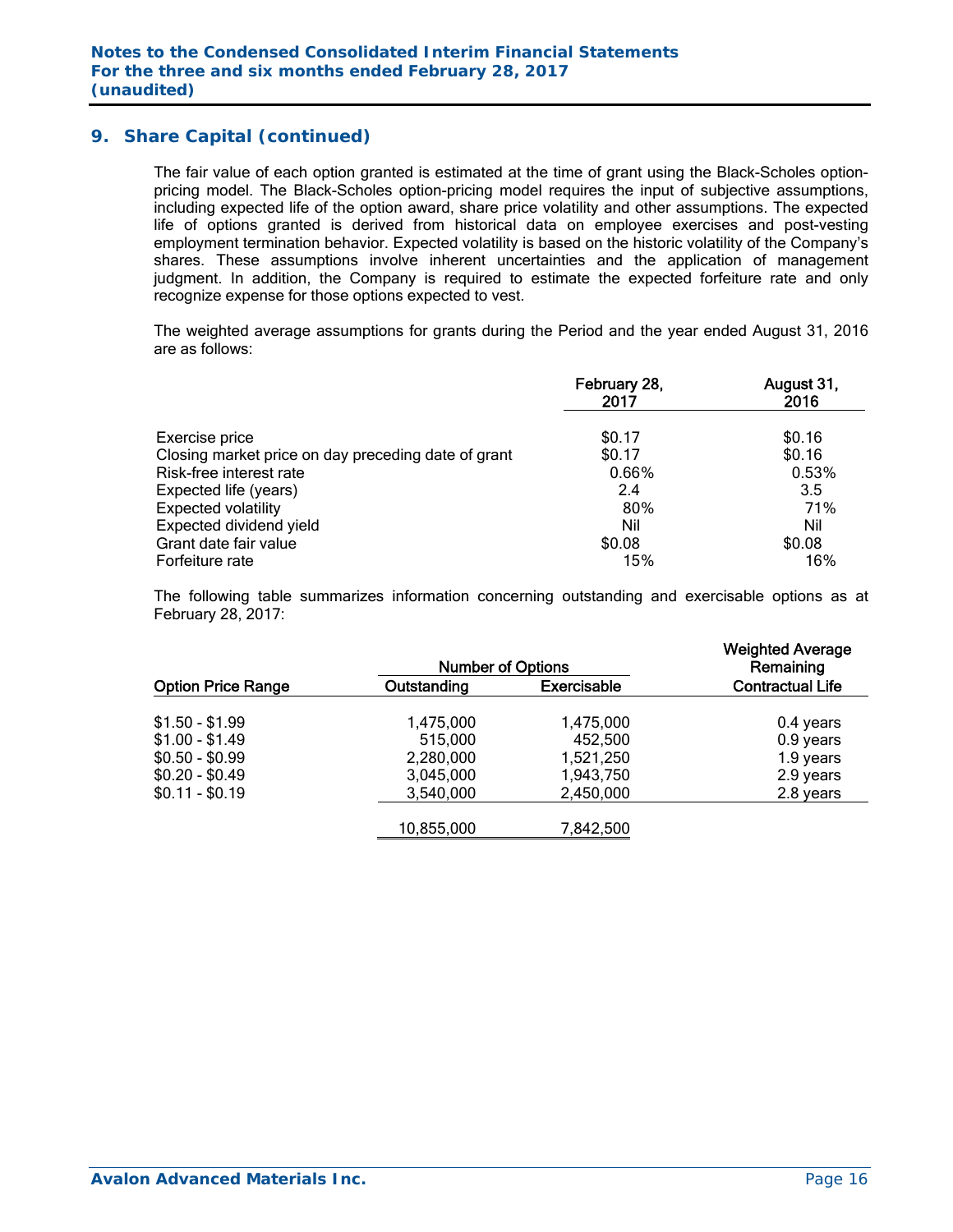#### *e) Brokers' Compensation Warrants*

The following table summarizes information concerning outstanding brokers' compensation warrants as at the beginning and end of the respective reporting periods:

|                                                       | Number of<br>Compensation<br><b>Warrants</b> | Weighted<br>Average<br><b>Exercise Price</b> |  |  |
|-------------------------------------------------------|----------------------------------------------|----------------------------------------------|--|--|
| Balance - September 1, 2015                           | 1,732,612                                    | $0.45^{(1)}$                                 |  |  |
| Issued pursuant to equity offerings                   | 840,000                                      | 0.13                                         |  |  |
| Exercised                                             | (360,000)                                    | 0.13                                         |  |  |
| Balance - August 31, 2016                             | 2,212,612                                    | $0.38^{(1)}$                                 |  |  |
| Issued pursuant to equity offerings (note 9b(i) (ii)) | 422,727                                      | 0.22                                         |  |  |
| Expired                                               | (1,178,339)                                  | 0.31                                         |  |  |
| Balance - February 28, 2017                           | 1,457,000                                    | $0.39^{(1)}$                                 |  |  |

 $(1)$  554,273 of the compensation warrants outstanding as at September 1, 2015 and throughout the period to February 28, 2017 are denominated in US\$. The effect of the change in the foreign exchange rate between the Canadian\$ and the US\$ has been reflected in the weighted average exercise price as at August 31, 2016 and February 28, 2017.

The brokers' compensation warrants reserve, included as a component of the consolidated statement of changes in equity, relates to equity settled compensation instruments issued by the Company to external service providers.

As at February 28, 2017, the Company has the following compensation warrants outstanding:

- (i) 554,273 compensation warrants with an exercise price of US\$0.56 per common share, which are exercisable until June 13, 2017;
- (ii) 300,000 compensation warrants with an exercise price of \$0.11 per common share, which are exercisable until the earlier of March 11, 2018 or if at any time following September 11, 2016, the closing price of the Company's common shares on the TSX is \$0.25 or higher for a period of twenty consecutive trading days, the Company may, by notice to the holder reduce the expiry date of the warrants to not less than 30 days from the date of such notice;
- (iii) 180,000 compensation warrants with an exercise price of \$0.175 per common share, which are exercisable until March 29, 2018;
- (iv) 272,727 compensation warrants with an exercise price of \$0.25 per common share, which are exercisable until November 7, 2018; and
- (v) 150,000 compensation warrants with an exercise price of \$0.15 per common share, which are exercisable until December 23, 2018.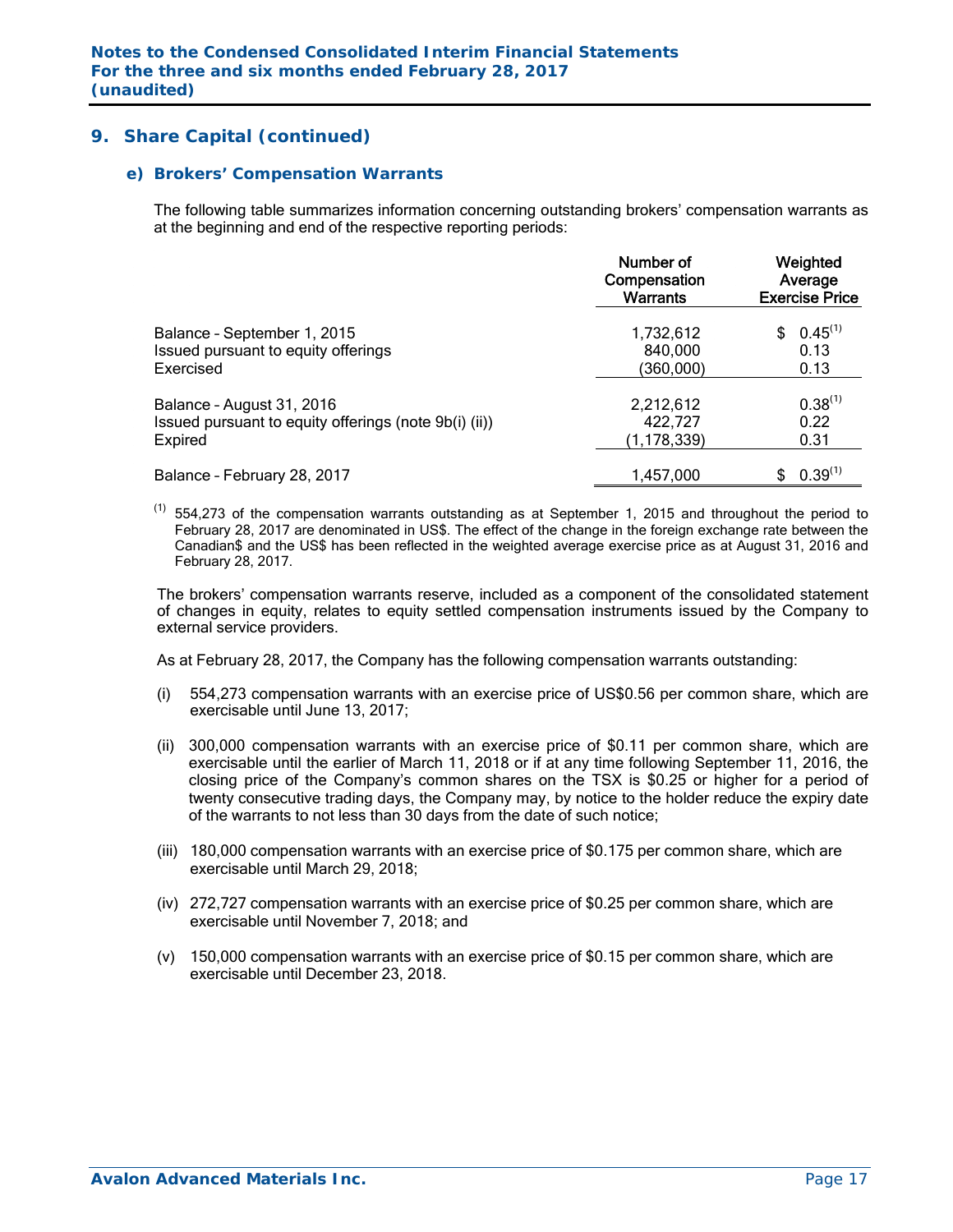## **10. Corporate and Administrative Expenses**

 Corporate and administrative expenses for the three and six months ended February 28, 2017 and February 29, 2016 consist of the following:

|                                      | <b>Three Months Ended</b> |                      |    |                      |    | <b>Six Months Ended</b> |     |                      |  |
|--------------------------------------|---------------------------|----------------------|----|----------------------|----|-------------------------|-----|----------------------|--|
|                                      |                           | February 28,<br>2017 |    | February 29,<br>2016 |    | February 28,<br>2017    |     | February 29.<br>2016 |  |
| Salaries and benefits <sup>(1)</sup> | \$                        | 311,756              | \$ | 422,053              | \$ | 694,070                 | S   | 913,089              |  |
| Directors' fees                      |                           | 19,761               |    | 20,890               |    | 42,461                  |     | 47,764               |  |
| Consulting and professional fees     |                           | 101,511              |    | 171,330              |    | 227,808                 |     | 306,440              |  |
| Office, insurance and other expenses |                           | 58,724               |    | 83,418               |    | 161,201                 |     | 206,435              |  |
| Occupancy                            |                           | 78,148               |    | 76,381               |    | 154,594                 |     | 152,353              |  |
| Shareholders' communications and     |                           |                      |    |                      |    |                         |     |                      |  |
| filing fees                          |                           | 73,080               |    | 84,011               |    | 113,081                 |     | 139,444              |  |
| Travel and related costs             |                           | 22,426               |    | 23,889               |    | 47,274                  |     | 56,050               |  |
|                                      | \$                        | 665,406              | S  | 881,972              | S  | 1,440,489               | \$. | 1,821,575            |  |

 $<sup>(1)</sup>$  These figures do not include share based compensation. Employees' salaries, benefits including share based</sup> compensation expensed for the quarter ended February 28, 2017 and for the Period totaled \$345,692 (February 29, 2016 - \$505,441) and \$826,864 (February 29, 2016 – \$1,039,139), respectively.

## **11. Related Party Disclosures**

Balances and transactions between the Company and its subsidiaries have been eliminated on consolidation and are not disclosed in this note. Details of the transactions between the Company and other related parties are disclosed below:

a) Trading transactions

There have been no material trading transactions with related parties during each of the three and six month periods ended February 28, 2017 and February 29, 2016.

b) Compensation of key management personnel

The remuneration of directors and other members of the Company's senior management team during each of the three and six months ended February 28, 2017 and February 29, 2016 are as follows:

|                                                                                                     | Three Months Ended |                      |  |                      | <b>Six Months Ended</b> |                    |                      |                    |  |
|-----------------------------------------------------------------------------------------------------|--------------------|----------------------|--|----------------------|-------------------------|--------------------|----------------------|--------------------|--|
|                                                                                                     |                    | February 28,<br>2017 |  | February 29,<br>2016 | February 28,<br>2017    |                    | February 29,<br>2016 |                    |  |
| Salaries, benefits and directors' fees <sup>(1)</sup> \$<br>Share based compensation <sup>(2)</sup> |                    | 396,411<br>54,778    |  | 478,517<br>117.720   | S                       | 843,162<br>205,448 |                      | 983,515<br>202,931 |  |
|                                                                                                     |                    | 451.189              |  | 596,237              |                         | 1,048,610          |                      | 1,186,446          |  |

 $(1)$ Salaries and benefits of key management personnel capitalized to exploration and evaluation assets and PPE for the quarter ended February 28, 2017 and for the Period totaled \$141,319 (February 29, 2016 - \$151,858) and \$289,743 (February 29, 2016 - \$298,951), respectively.

 $(2)$  Fair value of stock options earned and recognized as share based compensation during the respective reporting period.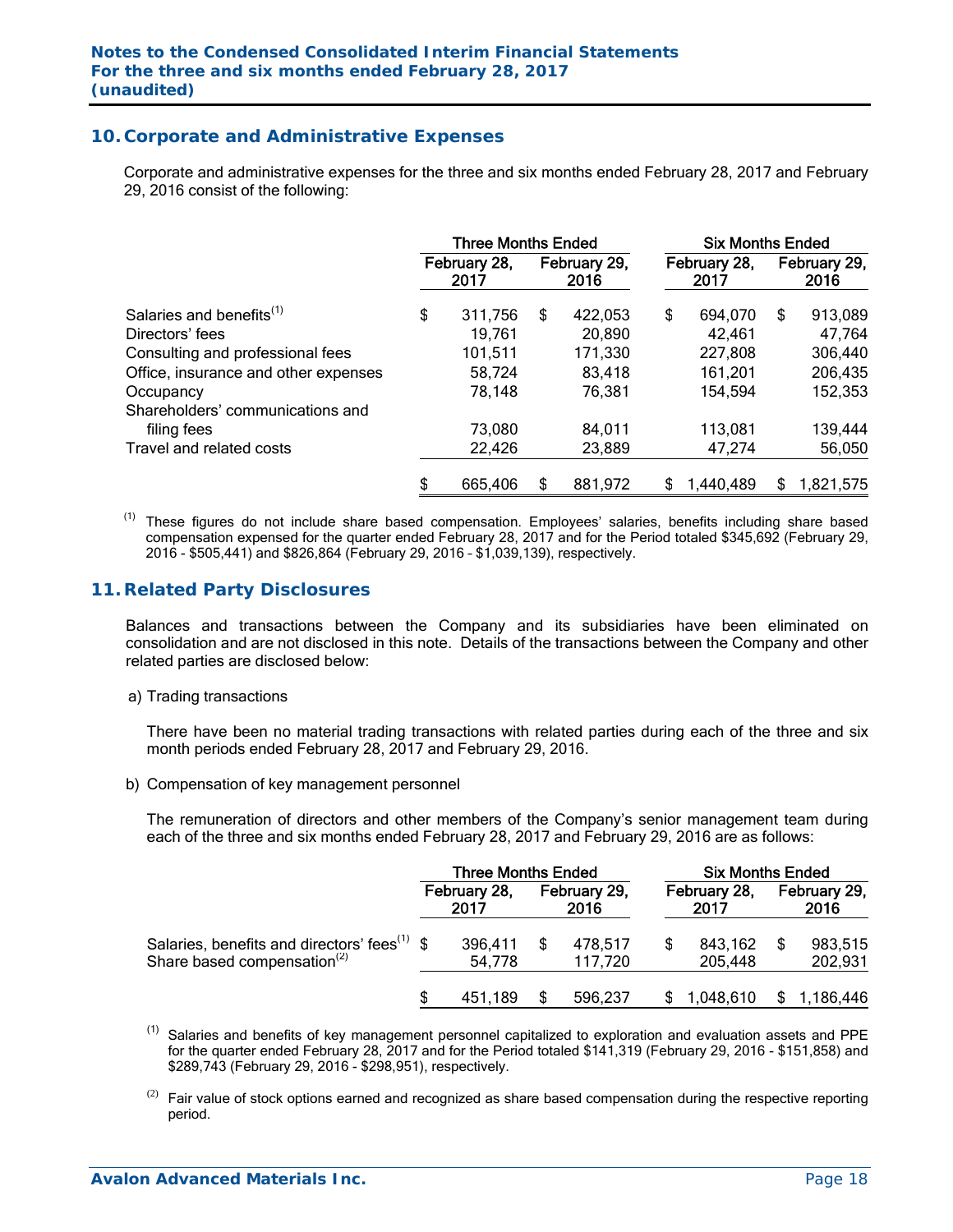## **12. Financial Instruments**

IFRS 7 establishes a fair value hierarchy that reflects the significance of inputs used in making fair value measurements as follows:

- Level 1 quoted prices in active markets for identical assets or liabilities;
- Level 2 inputs other than quoted prices included in Level 1 that are observable for the asset or liability, either directly (i.e. as prices) or indirectly (i.e. from derived prices); and
- Level 3 inputs for the asset or liability that are not based upon observable market data.

Assets are classified in their entirety based on the lowest level of input that is significant to the fair value measurement. The fair value of the Company's warrants denominated in a currency that is not the functional currency of the Company is based on Level 2 inputs that are observable for the liability such as interest rate, dividend yield and historical volatility.

#### *Fair Values*

Except as disclosed elsewhere in these condensed consolidated interim financial statements, the carrying amounts for the Company's financial instruments approximate their fair values because of the short-term nature of these items.

The Company's risk exposures and the impact on the Company's financial instruments are summarized below:

#### *Credit risk*

The Company is not exposed to any significant credit risk as at February 28, 2017. The Company's cash and cash equivalents are either on deposit with two major Canadian chartered banking groups in Canada or invested in bankers' acceptance notes or guaranteed investment certificates issued by two major Canadian Chartered banking groups. The Company's receivables primarily consist of Goods and Services Tax/Harmonized Sales Tax receivable, government grants and refundable security deposits with various federal and provincial governments and are therefore not subject to significant credit risk.

#### *Liquidity risk*

Liquidity risk is the risk that an entity will not be able to meet its financial obligations as they come due. The Company has in place a planning and budgeting process to assist in determining the funds required to support the Company's normal operating requirements on an on-going basis and its plans for exploration and development expenditures. The Company ensures that there are sufficient funds to meet its short-term requirements, taking into account its anticipated cash flows from operations and its holdings of cash and cash equivalents.

As at February 28, 2017, the Company has current assets of \$1,117,615 and current liabilities of \$1,146,269. The adjusted working capital of the Company is \$330,609 (calculated by adding back the deferred flow-through share premium of \$116,001 and the liability for warrants denominated in foreign currency of \$243,262 to the net current liabilities of \$28,654). As the de-recognition of the balances of the deferred flow-through share premium and the liability for warrants denominated in foreign currency accounts will not require the future out flow of resources by the Company, it is management's belief that the adjusted working capital figure provides useful information in assessing the Company's liquidity risk.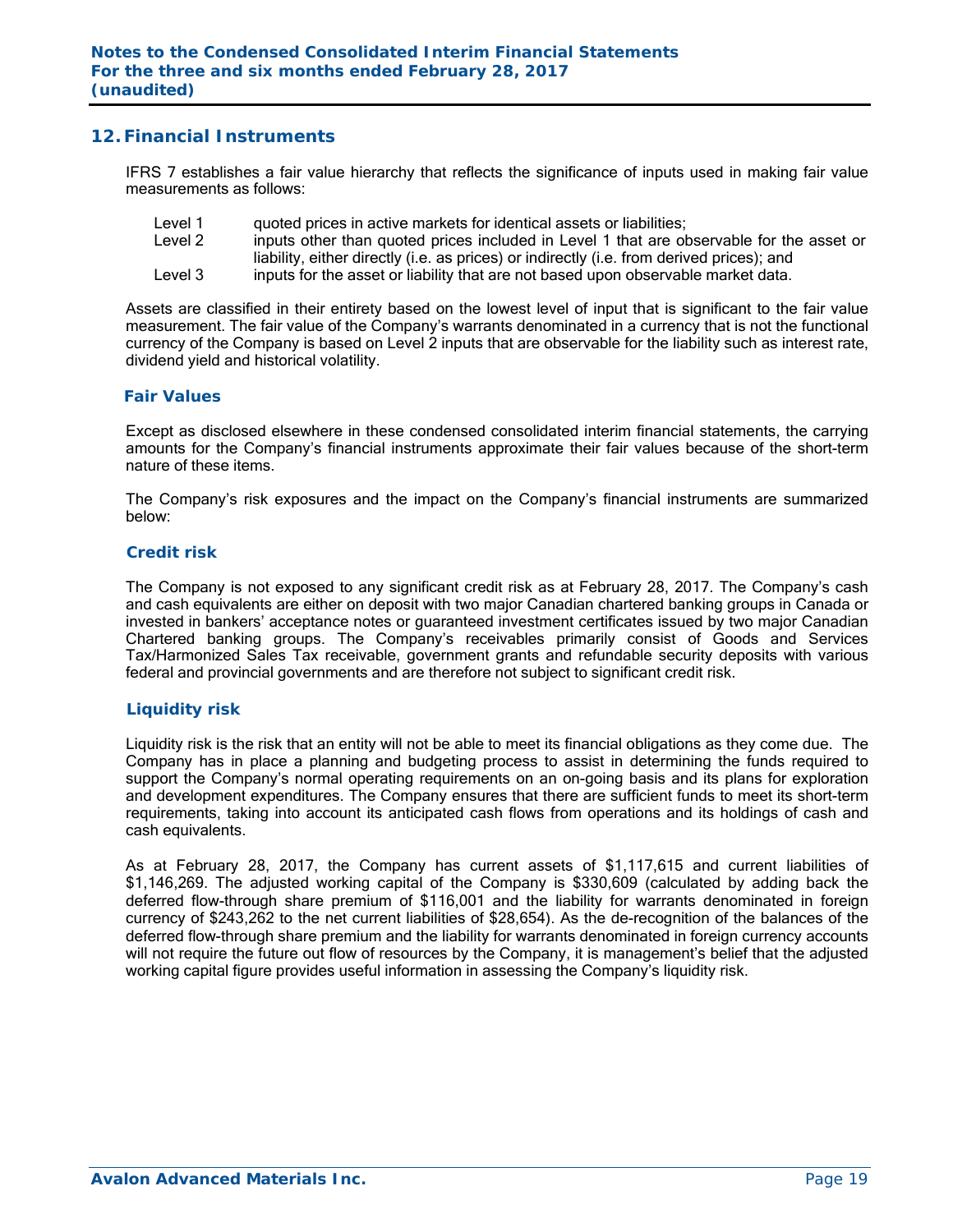## **12. Financial Instruments (continued)**

Repayments due by period as of February 28, 2017:

|                                                                            | Within<br>1 Year |                    | 1-3<br>Years |               | $4 - 5$<br>Years         | Total              |
|----------------------------------------------------------------------------|------------------|--------------------|--------------|---------------|--------------------------|--------------------|
| Accounts payable and accrued liabilities \$<br>Operating lease obligations |                  | 787,006<br>315,995 |              | ۰.<br>579,325 | ۰.                       | 787,006<br>895,320 |
|                                                                            |                  | 1,103,001          |              | 579,325       | $\overline{\phantom{a}}$ | 1,682,326          |

#### *Market risk*

(i) Interest rate risk

 The Company has cash and cash equivalents balances and it has no interest-bearing debt. The Company's current policy is to invest its excess cash in highly liquid money market investments such as bankers' acceptance notes, treasury bills and GICs. These short term money market investments are subject to interest rate fluctuations.

(ii) Foreign currency risk

 The Company's functional currency is the Canadian dollar. The majority of the Company's purchases are transacted in Canadian dollars. Other than the US\$ Warrants as disclosed in note 8, the Company had no other significant financial assets or financial liabilities denominated in foreign currencies as at February 28, 2017.

(iii) Price risk

 The prices of metals and minerals fluctuate widely and are affected by many factors outside of the Company's control. The prices of metals and minerals and future expectation of such prices have a significant impact on the market sentiment for investment in mining and mineral exploration companies. This in turn may impact the Company's ability to raise equity financing for its long term working capital requirements.

#### *Sensitivity analysis*

 Considering the Company's budget expenditures for the balance of fiscal 2017 and its current cash and cash equivalents of \$553,618, with other variables held constant, sensitivity to a plus or minus 25 basis points change in interest rates would not have any significant effect on the Company's net loss for the balance of fiscal 2017.

Other than the US\$ Warrants as disclosed in note 8, the Company had no other significant financial assets or financial liabilities denominated in foreign currencies as at February 28, 2017 and its anticipated on-going expenditures to be transacted in US dollars for the next six month period is approximately US\$150,000. If the Canadian dollar weakens (or strengthens) 5% against the US dollar with other variables held constant, it would not have any significant effect on the Company's expenditures for the balance of fiscal 2017.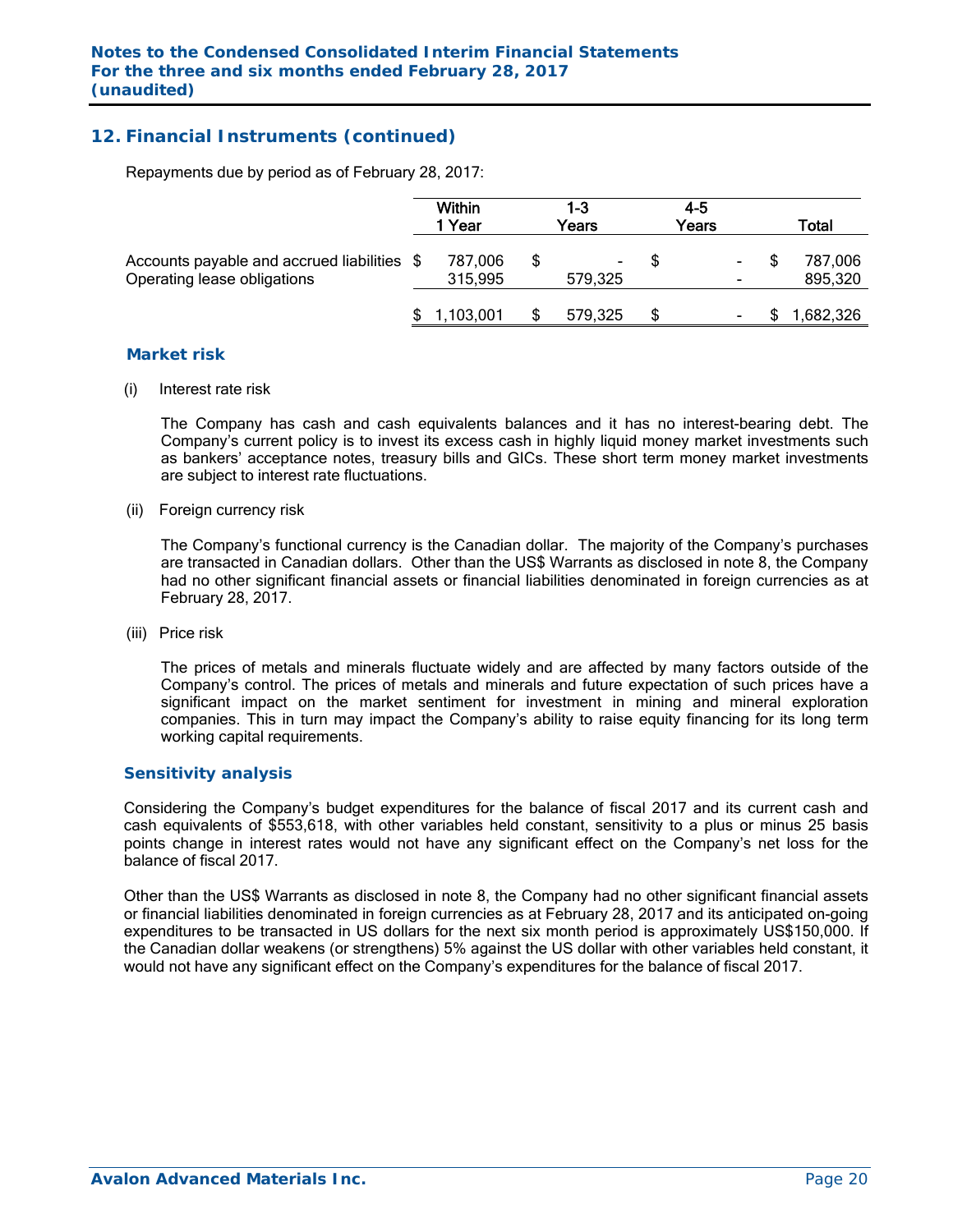## **13. Supplemental Cash Flow Information**

Non-cash financing and investing transactions not reflected in the Condensed Consolidated Interim Statements of Cash Flows for the three and six months ended February 28, 2017 and February 29, 2016 are as follows:

|                                                                                           | <b>Three Months Ended</b> |    |                      |    | <b>Six Months Ended</b> |    |                      |  |
|-------------------------------------------------------------------------------------------|---------------------------|----|----------------------|----|-------------------------|----|----------------------|--|
|                                                                                           | February 28,<br>2017      |    | February 29,<br>2016 |    | February 28,<br>2017    |    | February 29,<br>2016 |  |
| Share based compensation capitalized as<br>property, plant and equipment (note 9d)\$      | 562                       | Ŝ. | 2,873                | \$ | 2,511                   | \$ | 4,084                |  |
| Share based compensation capitalized as<br>exploration and evaluation assets<br>(note 9d) | (2, 479)                  |    | 34,955               |    | 47,763                  |    | 63,139               |  |
| Depreciation expense capitalized as<br>property, plant and equipment                      | 11,476                    |    | 14,316               |    | 22,955                  |    | 28,632               |  |
| Depreciation expense capitalized as<br>exploration and evaluation assets                  | 1,795                     |    | 2,219                |    | 3,591                   |    | 4,440                |  |
|                                                                                           | 11,354                    | S  | 54,363               | \$ | 76,820                  |    | 100,295              |  |

## **14. Events After the Reporting Period**

Subsequent to the Period, the Company:

- a) Issued 500,000 common shares to an independent third party and acquired a 100% interest in seven mineral claims located adjacent to the north and west of the Company's existing Separation Rapids property;
- b) granted an aggregate of 340,000 stock options with a weighted average exercise price of \$0.18 per share to certain employees and consultants of the Company. The weighted average contract life of these options was 4.1 years; and
- c) entered into a preferred share purchase agreement (the "Agreement") with an entity managed by the Lind Partners ("Lind") and issued 500 Series A1 Preferred Shares (the "Preferred Shares") at a price of \$5,000 per share for gross proceeds of \$2,500,000.

The Preferred Shares do not carry a dividend and have a redemption value that starts at \$5,000 per share and increases by \$250 per share each quarter over a 24 months period ending on March 10, 2019, to a cap of \$6,750 per share. After the four month Hold Period (defined below), the Preferred Shares can be converted by Lind into common shares of the Company at a price per common share equal to 85% of the five-day volume weighted average price of the common shares on the TSX immediately prior to the date that notice of conversion is given.

In conjunction with the closing, Lind received a commitment fee of \$125,000 and 6,900,000 common share purchase warrants. Each warrant entitles the holder to purchase one common share of the Company at a price of \$0.23 per common share until March 10, 2022.

Pursuant to Canadian securities laws, the securities issuable under this private placement will be subject to a hold period (the "Hold Period"), which expires on July 11, 2017. After the Hold Period, Lind has the basic right to convert 25 Preferred Shares into common shares of the Company on a monthly basis, subject to certain conversion limits set out in the Agreement, however Lind is permitted to convert up to 100 Preferred Shares on a monthly basis in the event such amount does not exceed 20% of the Company's 20-day traded volume of common shares on the TSX immediately prior to the date of delivery of a conversion notice.